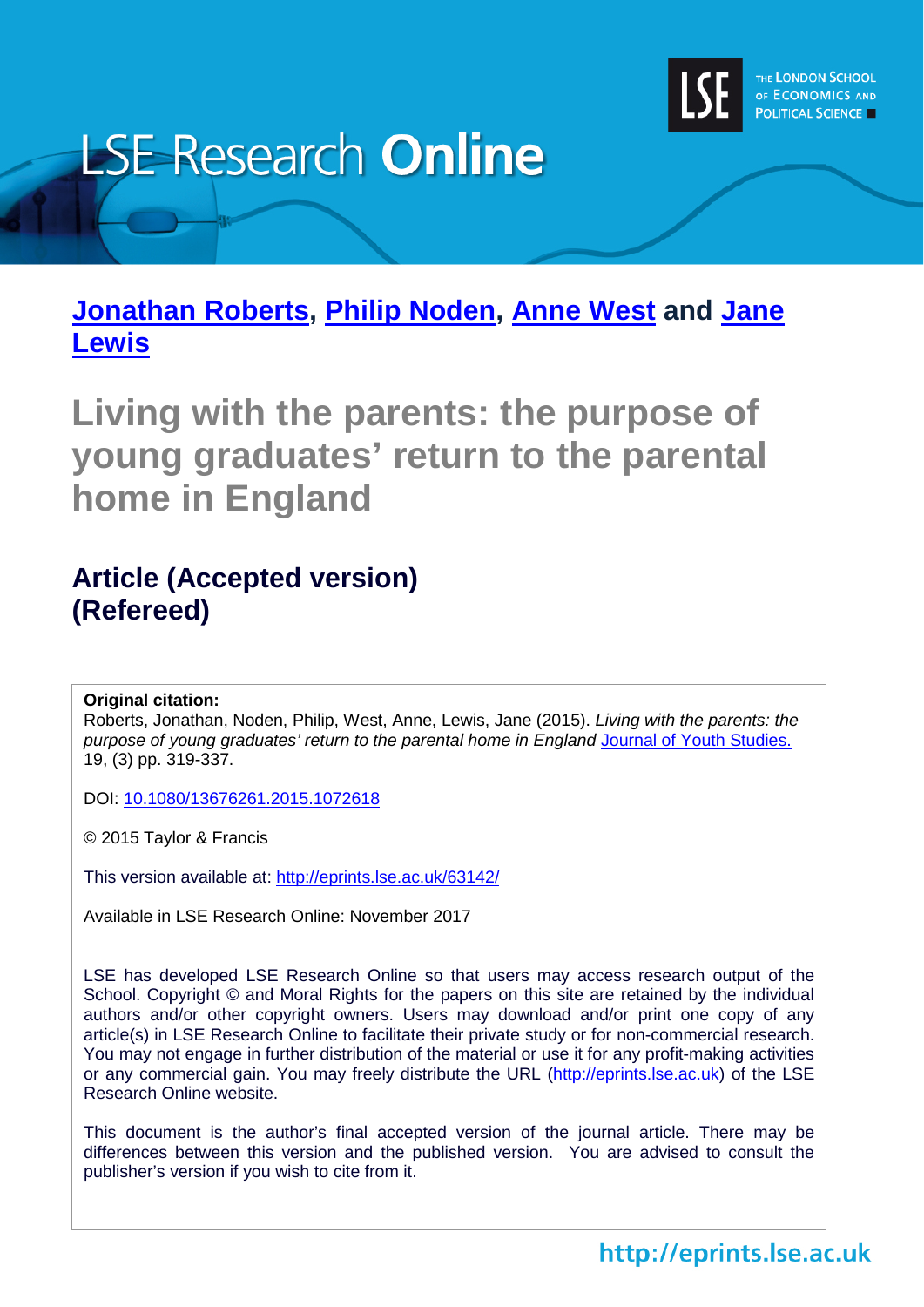## **Living with the parents: the purpose of young graduates' return to the parental home in England**

### **Jonathan Roberts, Philip Noden, Anne West and Jane Lewis**

Department of Social Policy, London School of Economics and Political Science. Houghton Street, London WC2A 2AE, UK.

**Corresponding author:** Dr Jonathan Roberts

[j.j.g.roberts@lse.ac.uk;](mailto:j.j.g.roberts@lse.ac.uk) ++44 (0)7754 834974

#### **Abstract**

Young graduates in England often return to the parental home after a period of living away during their university studies. Little is known, however, about why they return and how coresidence with parents fits within a life trajectory. This paper reports upon an in-depth cross-sectional qualitative study of young graduates' coresidence with their parents. It identifies a five-part typology of the purpose of coresidence as perceived by the graduates: a base camp for exploration before settling into adulthood; a launch pad for careers; a savings bank, in particular for future property purchases; a refuge for respite and reflection; and a preferred residence, whether on account of comfort, cultural practice or to support parents. The paper further explores how far these purposes were associated in young adults' accounts with social structures, individual agency or some combination of these. It concludes that the default understanding of graduates' return and coresidence as a residual function when other options fail is insufficient. Such a generalisation obscures the different purposes which the return can enable; it overplays some notion of a broken biography rather than the positive contribution of coresidence to graduates' trajectories towards adulthood and to their life experiences.

**Keywords**: housing trajectories; transitions; coresidence; return; young adults; graduates

#### **Introduction**

Moving out of the parental home to independent accommodation is regarded as a significant marker of the transition to adulthood. Increasingly, however, adult children stay longer in the parental home (DaVanzo and Goldscheider 1990): in the UK over a quarter of 20 to 34 yearolds live with their parents (ONS 2014). Further, those who leave the parental home are increasingly likely to return on one or more occasions (Goldscheider et al. 1999; Furlong and Cartmel 2007). Leaving the parental home, indeed, may be not so much an event as a process, featuring numerous exits and returns (Molgat 2002; Holdsworth and Morgan 2005); it is part of a larger picture of a transition to adulthood which is not linear or predictable, but prolonged, fragmented and challenging (Furlong and Cartmel 2007).

Young adults who coreside with their parents are not a homogenous group (Coles, Rugg and Seavers 1999): reasons for coresidence may be varied, implying a need for focused empirical research. This article concentrates on a particular subgroup – young adults who previously left the parental home to attend university. Most students in the UK move away to study (Holdsworth 2009), but many move back post-graduation, so that returns to the parental home have been recognised as characteristic of a 'student housing pathway' (Rugg, Ford and Burrows 2004, 20); the transition out of student status in particular is a triggering event for such a return (Berrington, Stone and Falkingham 2012). 18% of young adults aged 20-34 with degree-level qualifications live with their parents (Office for National Statistics, personal communication, 10 December 2013); in a survey of graduates from one English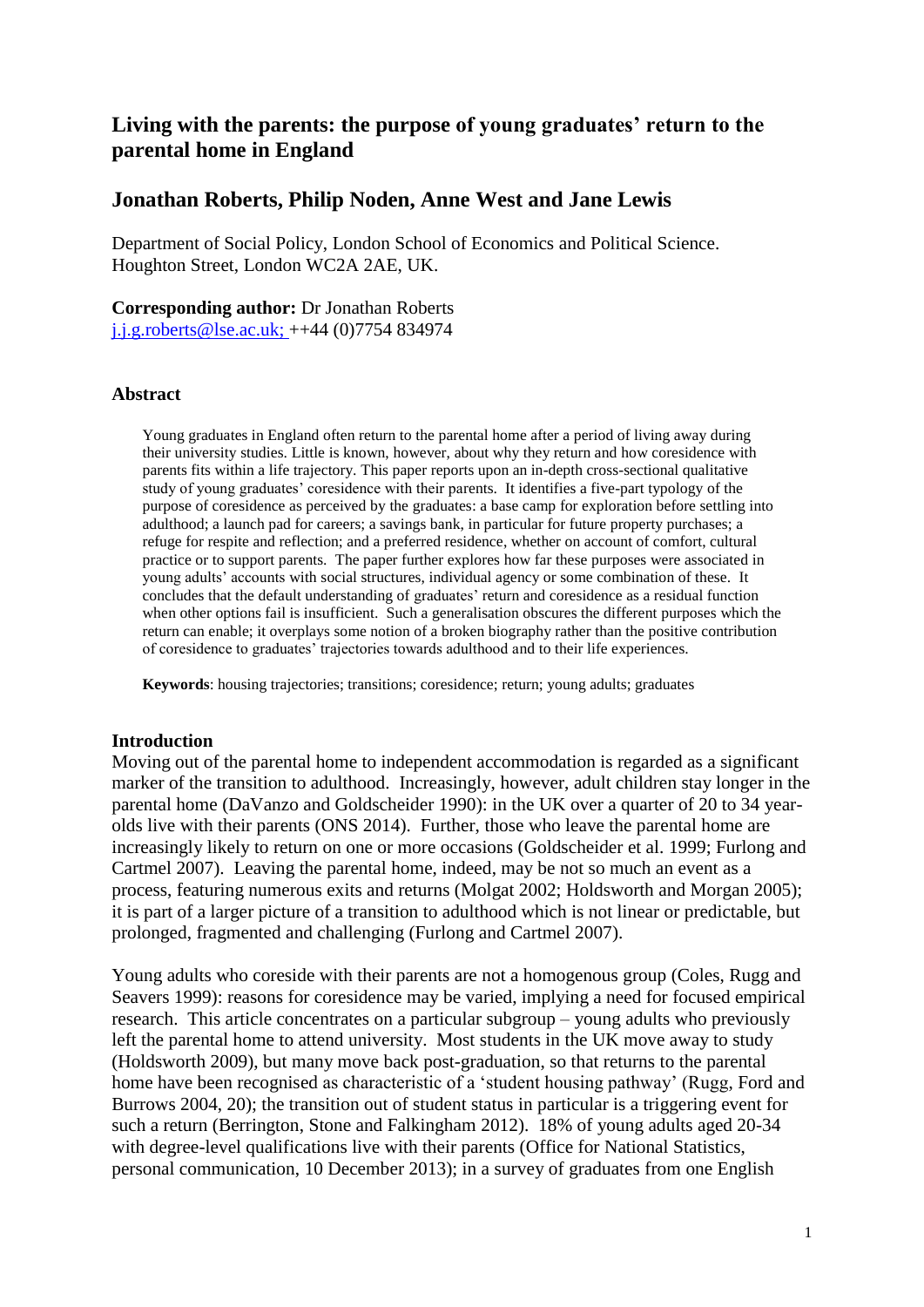university, around half of respondents returned to the parental home in the five years after graduation (Sage, Evandrou and Falkingham 2013). The prevalence of return has caused anxiety about graduates' transition to adulthood (for instance, Coward 2011). Leaving home for university implies some 'ideal of independence' or of 'self-responsibility' (Holdsworth 2009, 1858): subsequent coresidence with parents may seem a backward step in the progression to independent adulthood.

Despite growing awareness of the phenomenon, little is known about why young graduates return and their experiences when they do. There is a paucity of qualitative research which might unravel the complex dynamics and contexts around young adults' living arrangements (Rugg, Ford and Burrows 2004; Berrington and Stone 2013), and a particular absence of such research into graduates' coresidence. This paper reports upon an in-depth qualitative study of young graduates' coresidence with their parents which addresses this gap. It seeks specifically to explore the reasons why young graduates return to the parental home. As the first section describes, explanations of young adults' coresidence have focused upon the interplay of structural determinants and individual agency. These insights are valuable. But this focus upon antecedents – whether structural or individual – tends to exclude a rigorous consideration of the purpose which coresidence is perceived to fulfil within young graduates' housing pathway and within their life course. The paper identifies a five-part typology of the purposes of coresidence as perceived by young graduates. A subsequent discussion considers how these purposes fit within graduates' life trajectories, and how far they are linked within graduates' accounts to structural antecedents, individual agency or some combination of these.

#### **Graduates' return: insights from literature**

The identification of a 'student housing pathway' in the UK provides a starting-point for exploring graduates' return and coresidence (Ford , Rugg and Burrows 2002; Rugg, Ford and Burrows 2004); characteristics include a planned leaving home for university, multiple returns to the parental home during and after university, a post-university preference for independent living outside a family unit, and an endpoint of home ownership. This pathway, however, lacks detail in the post-graduation phase, with the trajectory to home ownership remaining largely unspecified.

This section presents two distinct but related approaches to understanding graduates' return. The first dimension – the effect of social structures and the role of individual agency – acknowledges a fundamental debate about the roots of young adults' actions and specifically about their housing trajectories. But graduates' return can in addition be considered through a subtly different analytic lens which has received less attention – namely, the purpose which return to the parental home fulfils and its contribution (if any) to the graduate's trajectory towards adulthood.

#### *Structures, agency and the return to the parental home*

The relative influence of - and relationship between - structures and agency remains a fundamental discussion in the context of young adults' transitions and trajectories . Beck (1992) describes a post-traditional age in which predictable or 'normal' trajectories are disrupted, to be replaced by 'do-it-yourself' biographies: responsibility is thrown onto the individual to achieve 'self-realization' (Beck and Beck-Gernsheim 2002, 26), including making decisions about career, leisure and education (du Bois-Reymond 1998; Wyn and Woodman 2006). An emphasis on agency is still more prominent within Arnett's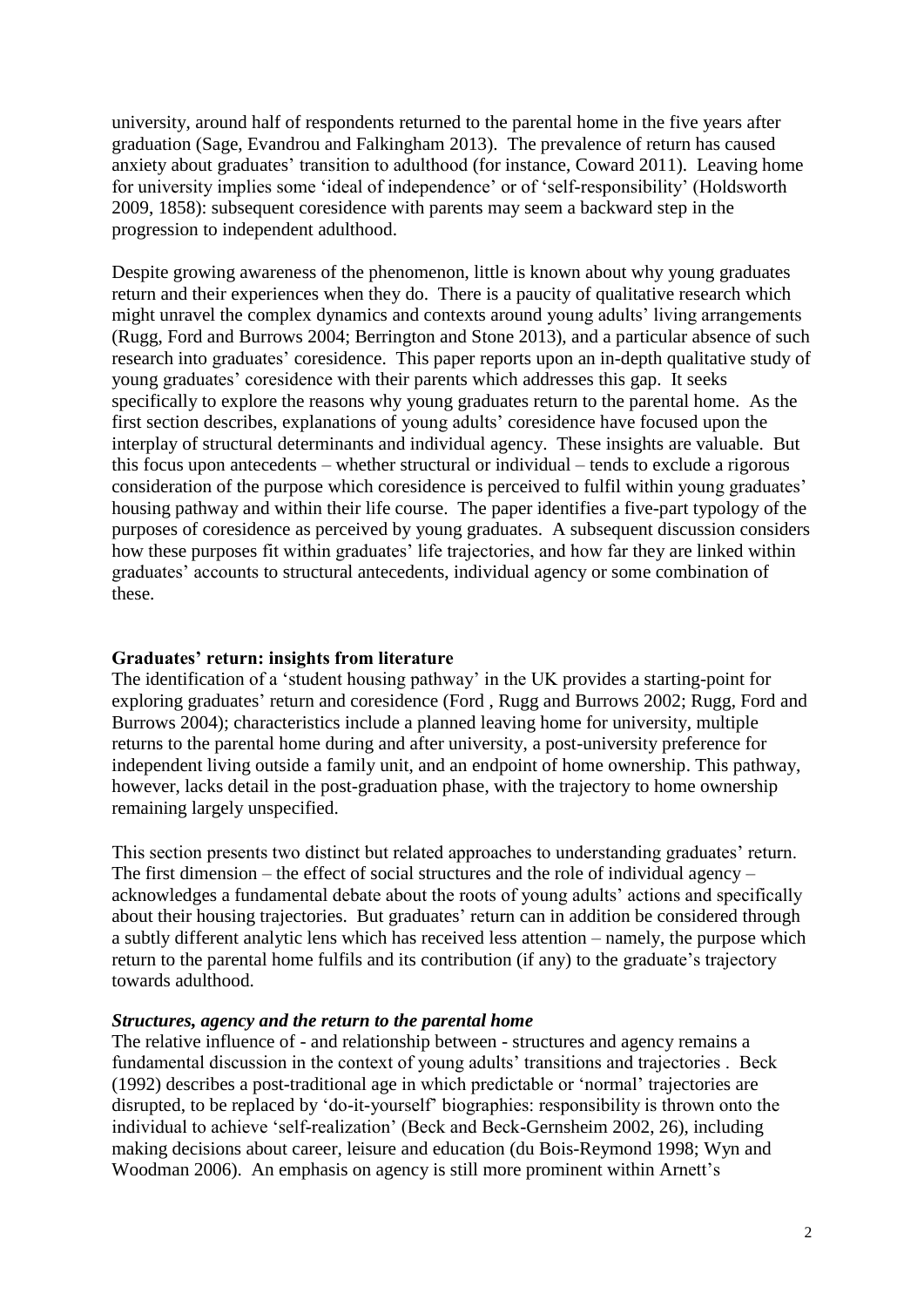conceptualisation of 'emerging adulthood' as a distinct life period. For Arnett (2000, 469) these are the 'most volitional years of life' – a moment to experiment, to consider life opportunities, to undertake experiences for their own sake. Arnett's description of explorations in the period after undergraduate study suggests a particular link between 'emerging adulthood' and a student pathway.

Such emphases on agency have been challenged. Furlong and Cartmel (2007, 138), while acknowledging the role of subjective agency, suggest that the contemporary focus upon individual responsibility is an 'epistemological fallacy' which obscures the continued influence of structures upon young adults' lives. Similarly Arnett's description of a period of unfettered volition is criticized for its failure to acknowledge social structures (Côté and Bynner 2008). Diverse structural forces are implicated, ranging from policy interventions and economic institutions to 'social characteristics' such as class, gender and ethnicity (Holdsworth and Morgan 2005, 27; Bynner 2005; Furlong and Cartmel 2007).

There have been multiple attempts to explain the relationship between structure and agency in young people's lives. Evans' (2002) notion of 'bounded agency', for instance, implies that some natural state of subjective action is constrained by structural forces. More recently a 'social generation' approach acknowledges that each generation of young people face a specific collection of economic, political and social conditions which constrain and channel opportunities (Wyn and Woodman 2006) – but that, within this particular context, young adults exercise agency as they 'interpret, construct and shape their lives' (Furlong, Woodman and Wyn 2011, 357).

Whether young adults' return to the parental home is a manifestation of individual agency or structural constraints remains a central debate (Berrington, Stone and Falkingham 2009). Commentaries typically emphasise economic structures which push young adults to coresidence. Thus changes in the labour market have been associated with growing delay in leaving the parental home (Furlong and Cartmel 2007): without employment, or with only a precarious job, young adults cannot afford independent residence. Higher qualifications may have previously shielded graduates, but such protection seems increasingly fragile. Since the 2008 financial crisis increasing numbers of recent UK graduates have been unemployed (ONS 2012a); others are 'underemployed', taking jobs for which they are over-educated (Chevalier and Lindley 2009). Further, the rising cost of housing relative to income means that home ownership in England may be prohibitively expensive for young people (ONS 2009). Substantial real terms increases in the cost of homes purchased by first-time buyers have coincided with the growing incidence of young adults' coresidence (ONS 2012b); graduates may need financial assistance from their parents to purchase a home (Heath and Calvert 2011). The cost of rented accommodation has also been rising, but remains more affordable than mortgage-based home ownership (Wilcox 2008; Clapham et al. 2010).

Policy contexts may also be significant. First, young adults' residential independence might be funded and facilitated by the state, an approach favoured by Scandinavian countries (Newman 2008). In the UK, however, there has been a steady reduction in support for young adults, who have been increasingly expected to remain in or return to the parental home (Coles, Rugg and Seavers 1999; Berrington and Stone 2013). Second, and of specific relevance to graduates, tuition fees and living costs at university are in part financed through government loans which become repayable once the graduate reaches a modest income level (limited non-repayable grants are available for more disadvantaged students; see West et al. (2015)). Loan repayment may obstruct property ownership by reducing the ability to save for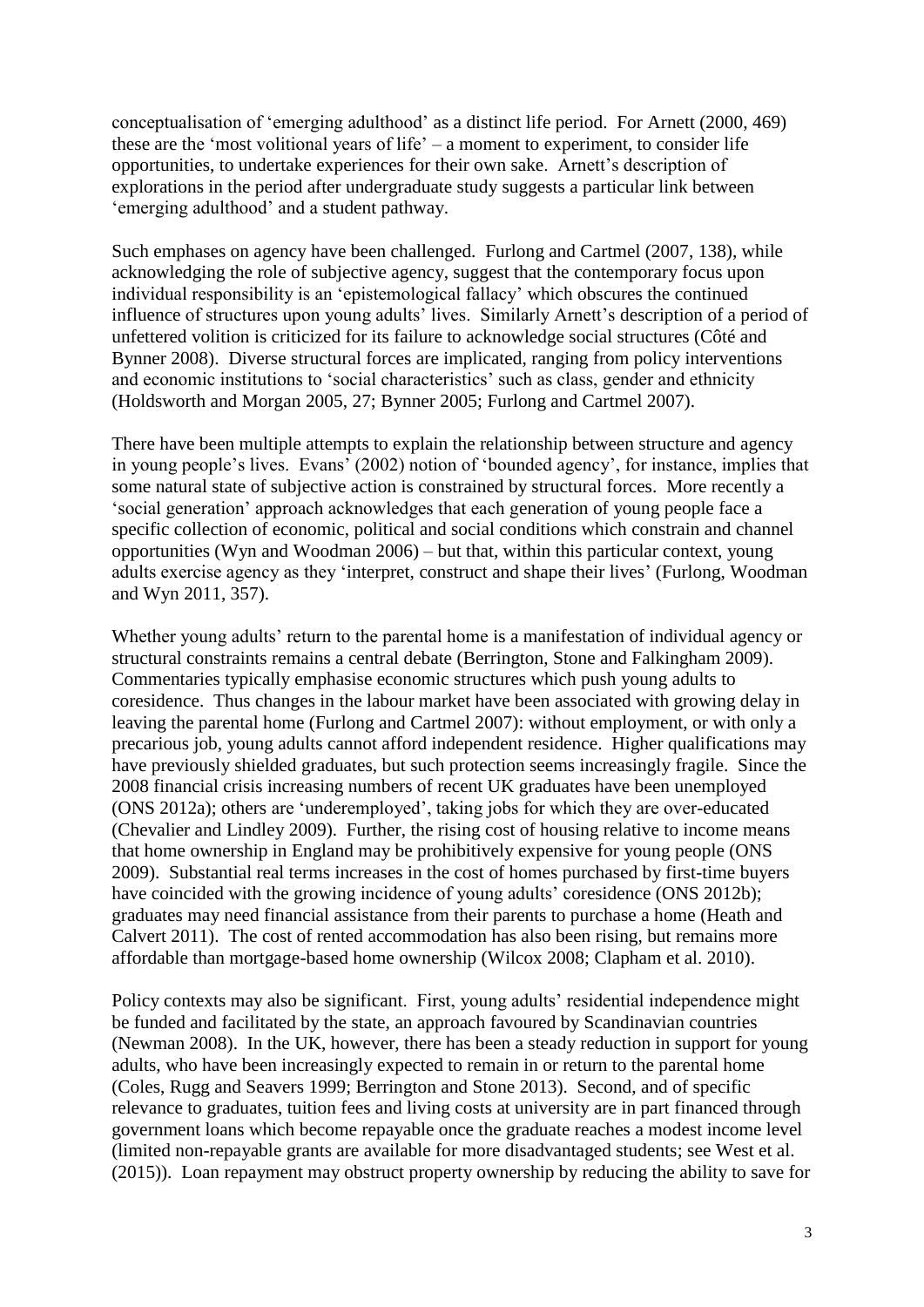a deposit or make mortgage payments (Andrew 2010). Characteristic of both policy streams is a reduction in state support for young adults and a privatisation of responsibility to the individual (Wyn and Woodman 2006).

'Social characteristics' have been implicated as influential in young adults' residential arrangements. More young men than young women, for instance, live with their parents (Berrington, Stone and Falkingham 2009). Cultural perceptions of the appropriateness of coresidence have been identified as significant - whether conceived as community norms (Sassler, Ciambrone and Benway 2008) or national cultural values relating to the life course and to living with parents (Dykstra et al. 2013). Comparisons are drawn between North European cultures, which encourage young adults towards independent living, and South European and Asian cultures, which accept or expect coresidence (Mitchell 2004; Newman 2008; Dykstra et al. 2012). Social class, finally, may affect living arrangements. Wealthier parents are better placed to offer support: parents may subsidise an independent residence for the young adult (White 1994); alternatively the family home may be more comfortable or spacious, so that coresidence is more attractive (Avery, Goldscheider and Speare 1992).

While particular focus has thus been on structural constraints and influences upon residential arrangements, there has also been limited reference to young adults' agency. Subjective preferences, for instance, may drive behaviours: some young adults prefer to forgo independent living in order to maintain their social life or to be comfortable (White 1994; Hutton and Seavers 2002); by contrast, and especially among graduates, there can be a preference for a period of shared non-family living (Heath and Kenyon 2001) - university life may create a 'taste for independence' (Mulder and Clark 2002, 985). Kenyon and Heath (2001) find a strong perception of agency in the residential arrangements of young professionals: their preference for, and enactment of, shared non-family living arrangements is not a product of constraint, but fits with a preferred lifestyle; individual agency is central to the young adults' narratives.

#### *The purpose of return*

Both structural forces and young adults' subjective preferences are antecedents which, independently or interactively, may influence the decision to return to the parental home. To understand return and coresidence, however, it is necessary to examine not only such antecedents, but also how coresidence pushes forward, or at least fits within, a life trajectory – in other words, the purpose which return and coresidence are perceived to play within an individual's biography. What does return enable young adults, and in this case graduates, to do which they cannot do (or do easily) living elsewhere?

Consideration of the purpose of coresidence has been limited. There has been a default understanding of return and coresidence as fulfilling a residual function when other options fail, whether on account of structural constraints or individual mistakes – a role typically conveyed by the term 'safety net' (for instance, Settersen 1998; Coles, Rugg and Seavers 1999) and tending to imply a negative turn in the life trajectory. For the young adults studied by Kenyon and Heath (2001, 625) coresidence is a 'last resort, involving an undesirable loss of independence'. Coles, Rugg and Seavers (1999) distinguish between an unwilling return, forced by structural constraints, and a willing return – yet the latter is willing only inasmuch as the parental home is chosen as a refuge from loneliness or other misfortune. DaVanzo and Goldscheider (1990, 254, 255) offer a less pessimistic interpretation, describing the parental home both as a 'safety net' for young adults when unexpected trouble strikes, and also as a 'normal base of operations' during the increasingly fluid journey to adulthood. The first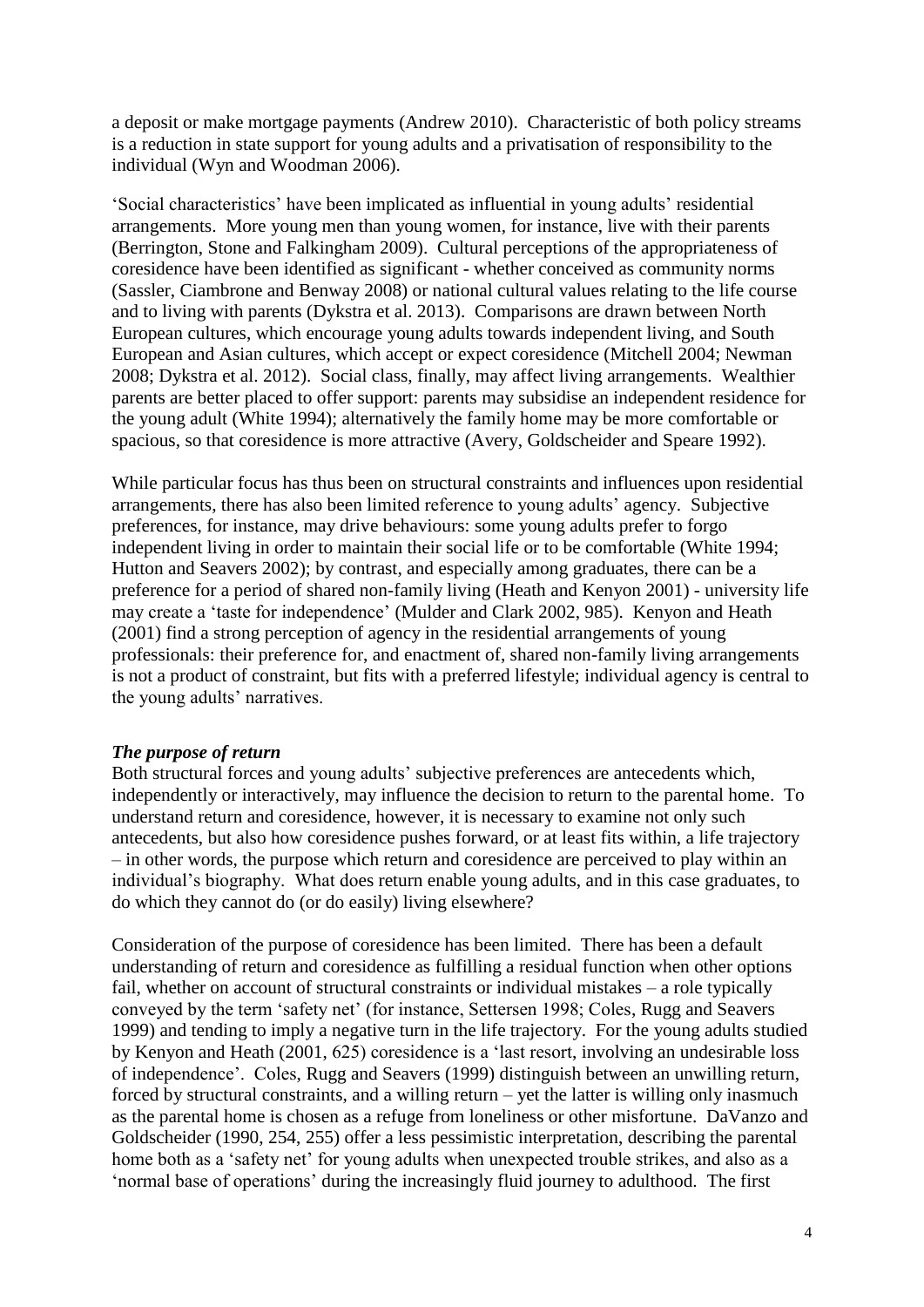expresses failure or compulsion, the second more strategic agency or less urgent contingencies.

The identification of the parental home as a residence of last resort is challenged by the 'feathered nest' hypothesis. In this case coresidence is apparently a preference: independent living is foregone in favour of a certain quality of life. Material benefits include a comfortable residence, or meals provided and 'laundry and the housework done by mom' (Mitchell 2004, 120); there may also be psychological benefits of companionship (Avery, Goldscheider and Speare 1992). There is too the financial benefit of saving money through reduced housing and living costs (Mitchell 2004; Sassler, Ciambrone and Benway 2008).

In the case of graduates, there has been little attempt to explore the purpose of return. Where a purpose is attributed, it is again a 'safety net' (Rugg, Ford and Burrows 2004, 31) or some variant of this - a 'fall-back option' during illness or unemployment (Heath and Calvert 2011, 2), a 'staging post' for graduates searching for employment (Jones 1999, 154), or a 'breathing space' after university (Rugg, Ford and Burrows 2004, 31). The study of the trajectories of English graduates by Sage, Evandrou and Falkingham (2013, 749) is unusual for acknowledging the possibility of multiple purposes of coresidence: primary reasons identified by graduates range across job-seeking, saving for a property deposit, being close to their family or paying off debt.

This paper seeks primarily to understand the purpose fulfilled by graduates' return to the parental home. Such an investigation cannot be divorced from the roots of young adults' behaviours in agency and structures: the paper therefore also explores how far such purposes are associated in participants' accounts with structural forces or individual agency, or some interplay between these.

#### **Methods**

This paper draws upon data from a qualitative investigation of graduates' experiences when they return to coreside at the parental home. Participants were recruited via approaches to young adults working at two large graduate employers and also through the alumni network of a long-established English university. 29 young adult graduates were interviewed. Interviewees received a gift voucher as a token of thanks for participating.

All the participants were graduates and at the time of interview lived with their parents. They were aged between 21 and 29, with over half being 23 or 24. 21 were female and eight male, so that that the selection was significantly over-weighted towards female participants. 21 were white British, four were Indian British, two had a mixed Indian / white British heritage, one a mixed Middle Eastern / white British heritage and one was East Asian British. Their backgrounds were middle class: 26 participants had at least one graduate parent; in all but one case at least one parent was in, or had retired from, a professional or managerial occupation. Only one young adult was from a disadvantaged background.

All had lived away from the parent home during undergraduate studies. In 23 cases the young adults had returned immediately after university; in a further two cases there were only a few months between the end of undergraduate study and the return. Three graduates had moved back to the parental home after some years of independent living; in one case this was the third occasion on which the young adult had returned since graduation. One participant had lived away only for the first undergraduate year before returning. At the time of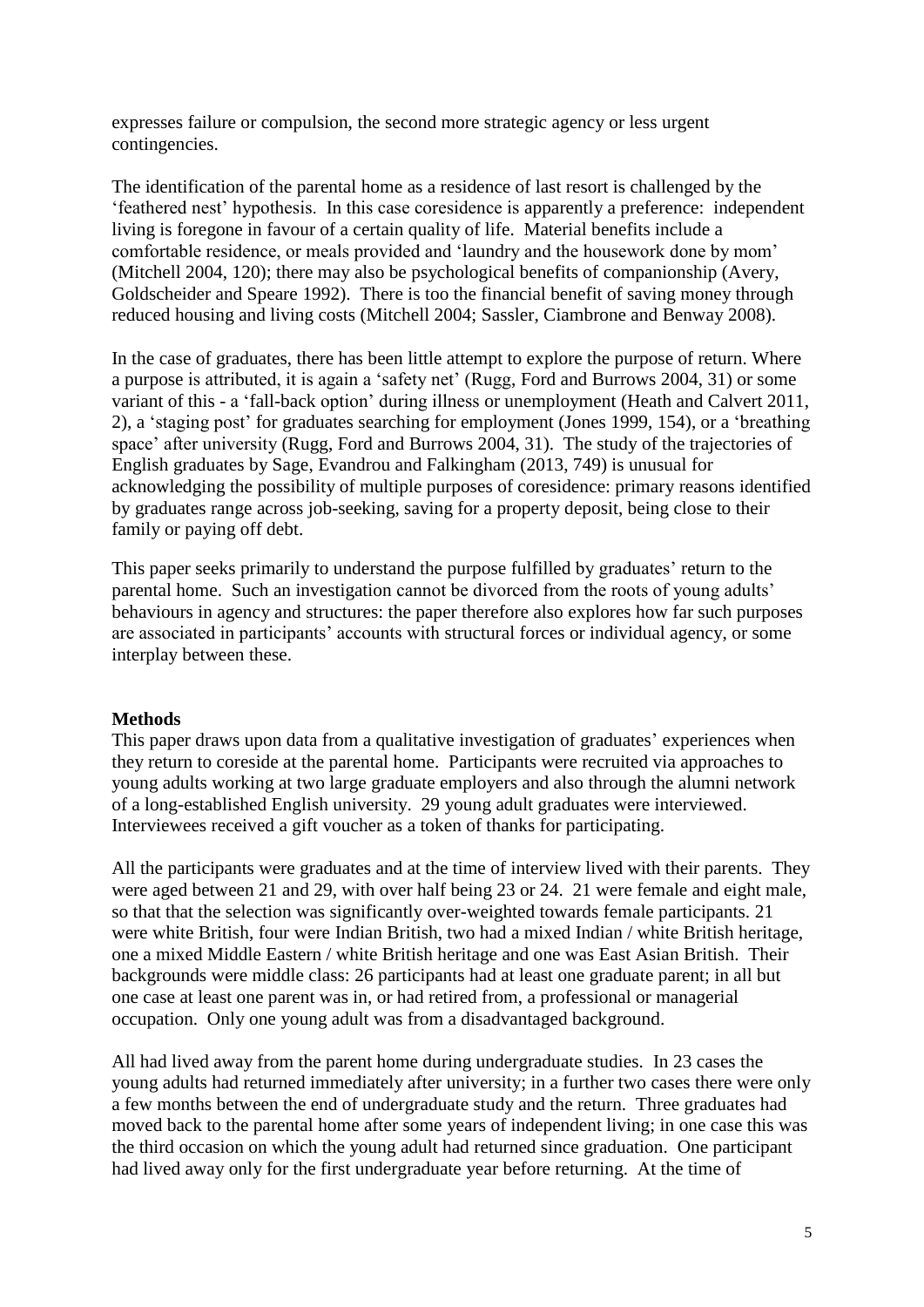interview, seven young adults had been in coresidence for less than one year, 18 for between one and three years, and four for more than three years. The shortest duration of coresidence was three months, the longest over seven years.

At the moment of return, seven participants were undertaking or about to undertake further study (whether a Master's degree or vocational study), five were employed in graduate-level jobs, four were employed in temporary jobs, seven were unemployed and five had an unpaid internship or were volunteering. One was continuing her undergraduate studies. By the time interviews took place, 16 were employed in graduate-level jobs and eight in temporary jobs, three were studying, one was unemployed and one was in an unpaid internship.

Place and time can be of significance to young adults' trajectories. The location of the parental home may be relevant because of job opportunities and housing costs (Jones 1999; Berrington and Stone 2013); place can also influence aspirations and a sense of what is possible (Allen and Hollingworth 2013). In 15 cases the parental home was in London, in eight cases within easy reach of London, and in six cases in more distant towns or rural settings. Housing costs in London are especially expensive (Wilcox 2008); on the other hand proximity to London can generate aspiration and possibilities (Allen and Hollingworth 2013). Interviews were carried out between January and September 2013: young adults' postgraduation experiences thus mainly took place at a time of economic weakness and fiscal austerity following the 2008 financial crisis. Four participants left university prior to 2008; most (24) had graduated between 2010 and 2012.

Data was collected through in-depth qualitative interviews of 45-90 minutes' duration; all were recorded and transcribed. A qualitative approach is well-suited to investigate meanings, nuanced experiences and contexts; it is thus particularly appropriate to explore young adults' subjective preferences and behaviours, and how these subjectivities interact with social structures. Qualitative methods are also suitable for the investigation of process, offering the opportunity to explore the evolution of coresidence over time through participants' narratives.

The accounts generated through the interview process are acts of interpretation by the participants. They provide insights into how the young adults made sense of the return, and identify what was significant to them about their residence (Mason 2004). Narratives around residential history are particular locations where self-identity and values are constructed and represented (Mason 2004); given that the return to the parental home might be experienced as normatively or psychologically undermining, participants may construct or exaggerate its purpose in order to legitimize their situation. Such interpretative accounts are nonetheless 'necessarily entwined' with experience and facts (Lawler 2002, 243), so that they offer a window upon the context of coresidence, its purpose and young adults' responses to it. Such a window is subject to the limitations of participants' field of view. Structures such as social class may be hidden to those whom they affect (MacDonald et al. 2005). Increasing emphasis on young adults' individual agency may, further, create an illusion of autonomy which obscures the continuing effect of socio-economic structures (Furlong and Cartmel 2007).

Interviews broadly explored young adults' experiences of return. Participants were not directly questioned about the purpose of coresidence, but were invited to provide a narrative of the circumstances around the return to the parental home and their experiences and activities since then. The focus of analysis in this paper is young adults' perspectives of the role and purpose of their return: multiple readings of transcripts provided an understanding of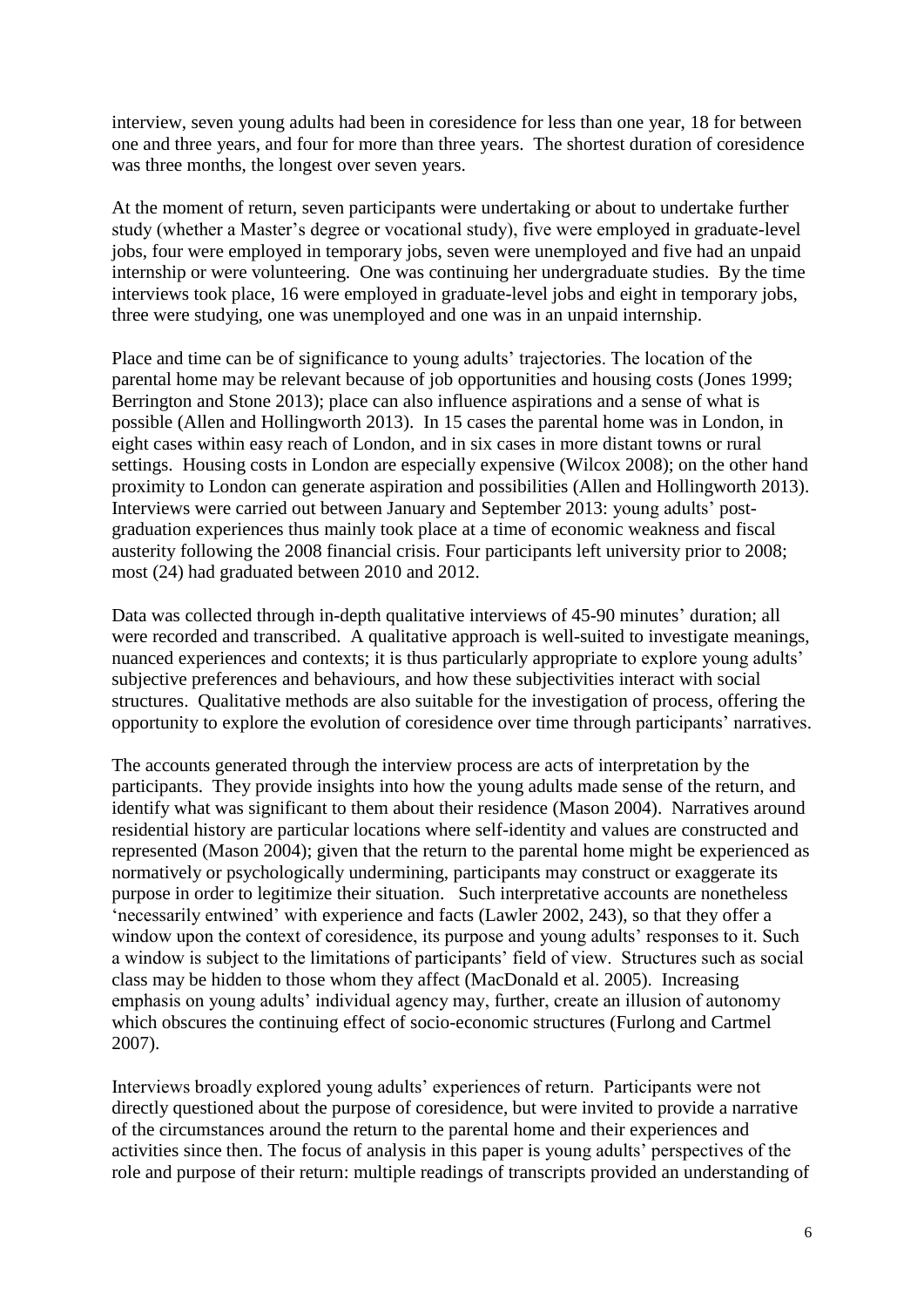the perceived purpose(s) of coresidence in each case; from these observations a typology of purposes was inductively developed across the study.

#### **Findings**

For almost all the young adults, coresidence with their parents was not their preferred residential option. Most expressed a preference for independent shared living with peers; others desired to live alone or with a romantic partner. Nonetheless they chose, or were compelled, to live with their parents. The perceived role played by coresidence within the young adults' life trajectories is explored in the following sections. Five distinct purposes are described: base camp, launch pad, savings bank, refuge and preferred residence. Each purpose is explored in depth, where possible being presented in participants' own words (pseudonyms preserve anonymity). In each case the characteristics and goal of coresidence are described; in each case the perceived drivers of coresidence – socio-economic structures, young adults' agency or some balance of these – are also considered. The number of instances of each purpose is given: the total number of instances is greater than the sample size since, as the final paragraphs describe, the purpose for a given graduate might change over the period of coresidence, and coresidence too might encompass multiple simultaneous purposes.

#### *Base camp*

For five graduates, the parental home was or had been a temporary *base camp* which enabled extended travelling or other life experiences. Often residence with parents was intermittent, a pause between experiences:

*I* was living [at the family home] ... in between but I always had the next thing to go to... *the longest I was here really was a month. (Beth)*

During periods of coresidence graduates took temporary jobs to raise funds for travel or other experiences; such periods were generally of limited duration. Jack unusually predicted a lengthy stay at the parental home, in part because he had obtained a job which was 'good experience and it's good on my CV'. Nonetheless his intention remained to explore the world:

*I want to… [work] like 18 months, 2 years. Live at home… so I can save a bit of money. Then I'd like to go travelling… my mates have done that and they've all said it's an incredible experience… I'd like to do it… in my early 20s, before [I] kind of settle down.*

The parental home was a cost-effective base for exploration - Jack's parents charged him a minimal rent. It also provided flexibility: as Jennifer described, explorations might be unplanned and *ad hoc*, so that private rental contracts would be too constraining:

*… it was completely unplanned whether I was going to do things… it was easier to have a base where I could just come and go without having to… say, "oh I'll rent for x number of months".*

Use of the parental home as a base camp seemed driven by young adults' individual choices. In contrast to some of their peers described in the next section, there was a deliberate decision to delay the transition into the traditional markers of independent adulthood – a career, leaving the parental home or starting a family. This base camp purpose was generally shortterm; the next residential step was envisaged in different ways. Linda was emphatic that she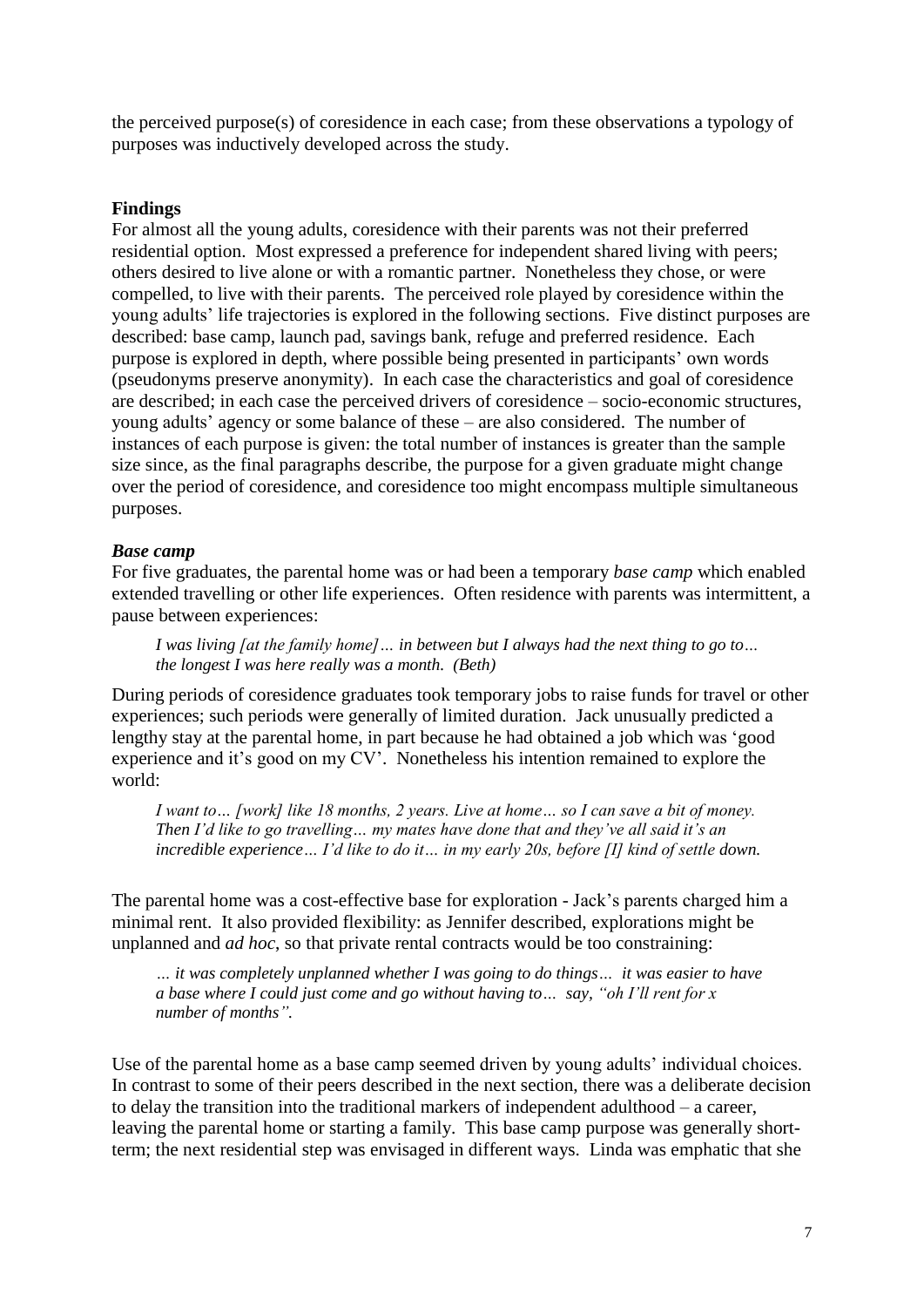would not live with her parents after her travels, whereas Jennifer chose to push forward her career while living with her parents on a more permanent basis.

#### *Launch pad*

The most common purpose of coresidence with parents was as a *launch pad* into graduates' careers. This was identified by 14 participants as the central purpose at the moment of return, and by 13 at the moment when the interview took place after a period of coresidence; 17 participants in total identified this purpose. There were a number of characteristics: strategic attempts to secure a job; constant coresidence, in contrast to the fragmented residence of the base camp; and a plan for coresidence to be time-limited, ending soon after a long-term job was secured:

*I thought I would go home temporarily… while I have these interviews and… I might have to do one internship… When I get a job… I'd then move out. (Rebecca)*

Coresidence facilitated two sets of activities which supported entrance into graduate employment. First, graduates searched and applied for career opportunities. The decision to delay this search until after university was sometimes presented as strategic. Dan had not wanted to apply for jobs whilst at university on the basis of disappointing grades; better scores in his final exams would 'unlock the jobs' he wanted. Stephanie preferred to focus on her university studies without the distraction of job-hunting; others, such as Lily, had searched for jobs unsuccessfully while at university.

Second, the young adults sought to strengthen their labour market competitiveness through self-development. Seven undertook further study – either Master's degrees or vocational qualifications which might unlock a particular career. Ruth gave up a graduate-level job to study for a vocational qualification: here return to the parental home facilitated relaunch of her career on a different path. Eight graduates sought at some stage during their coresidence to enhance career prospects through short-term and mostly unpaid internships.

In the case of both job search and self-development, there were financial reasons for coresidence. Paying both the fees for further study and the costs of rented accommodation was challenging or impossible; it was considered difficult to secure sufficient casual work to support living costs while looking for a graduate-level job:

*…living in London is so expensive… while I'm applying [for jobs], I can't really support myself and obviously getting a job is quite tricky. (Susan)*

But the launch pad role was not simply reducible to finance. Living at the parental home might enable a suspension of certain responsibilities of adult living, such as housework; it might also provide physical and psychological security. These characteristics enabled graduates to concentrate on establishing a career or self-development:

*I've been incredibly busy trying to balance [studying] and a job… when I get in there's a meal ready or, you know, getting the housework done, [my father's] … been very supportive. (Karen)*

Through this means coresidence supported graduates' emerging careers in a third way. Many remained in the parental home even after obtaining a graduate-level job. Often, as the next section describes, they sought to save money. But the parental home was also a secure foundation from which to take the first steps into a career: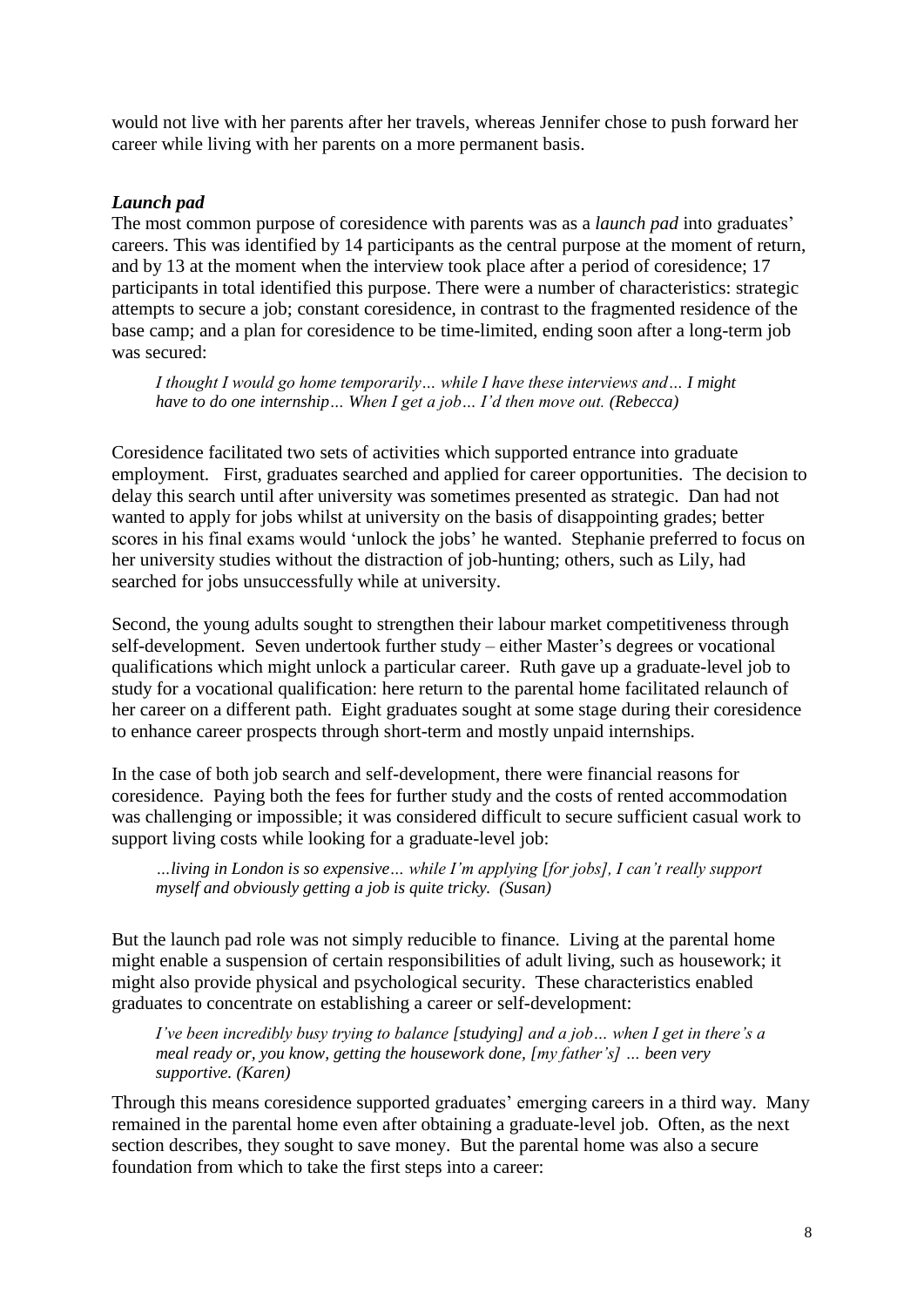*[coresidence has] made my life easier… I hardly ever cook because I work quite long hours … we have a cleaner and we all help out… it's not all down to me... (Priya)*

Such benefits depended on relationships within the parental home. For Alisha, whose family dynamics were sometimes stressful, it was 'difficult [to coreside] while having to look for a job at the same time'.

Structural forces were perceived to push participants to use the parental home as a career launch pad. Participants reported a challenging labour market; further qualifications or a history of internships were considered essential for successful job applications:

*… no one was taking anyone on without a formal [vocational] qualification… you can't… just walk into a design studio. (Lily)*

Further, the young adults perceived that career opportunities lay in London; it was, as a result, also a social hub where university peers congregated. The location of the parental home in or around London was invaluable -

*… if you don't live in London … you're completely screwed… at least I could commute to internships. (Rebecca)*

But agency was also important. Some participants had strong aspirations for their career: several wished to enter highly competitive industries (for instance, film or journalism); others participated in risky business start-ups. Overall they were searching for fulfilment and challenge – the difference, as Dan described, 'between a job and a career'. Out of these aspirations flowed behaviours – Dan delayed his job applications until he was better-placed to obtain his desired job; multiple participants embarked upon study or internships; Lily rejected an undesirable job:

*I was… going to be working with one product… for the whole of my career and it was going to be dog food… I can't do that with my life!*

These choices committed the graduates to a period of joblessness and coresidence with parents. The availability of the parental home helped to keep opportunities open; it enabled risky decisions in the pursuit of self-fulfilment:

*…working with a start-up company … I wouldn't have done that unless I'd had that stability, knowing that if it goes belly up I wouldn't have a problem with rent or mortgage. (Virat)*

#### *Savings bank*

A third purpose of coresidence was to put money aside not to fund immediate life experiences, as in the base camp situation, but as a material resource for the future. For four graduates, all working full-time, this savings bank role was the primary reason for coresidence at the time of interview; for five others it was an additional benefit. Renting accommodation was commonly perceived as wasteful -

*I was relying on my savings to pay rent and it just seemed like such a waste…. it makes sense to… stay at home and save. (Nicola)*

Such saving was generally intended to facilitate future home ownership by building up a deposit for property purchases. In these cases there was some delay in the transition to independent residential living – but a delay which was intended to support a more complete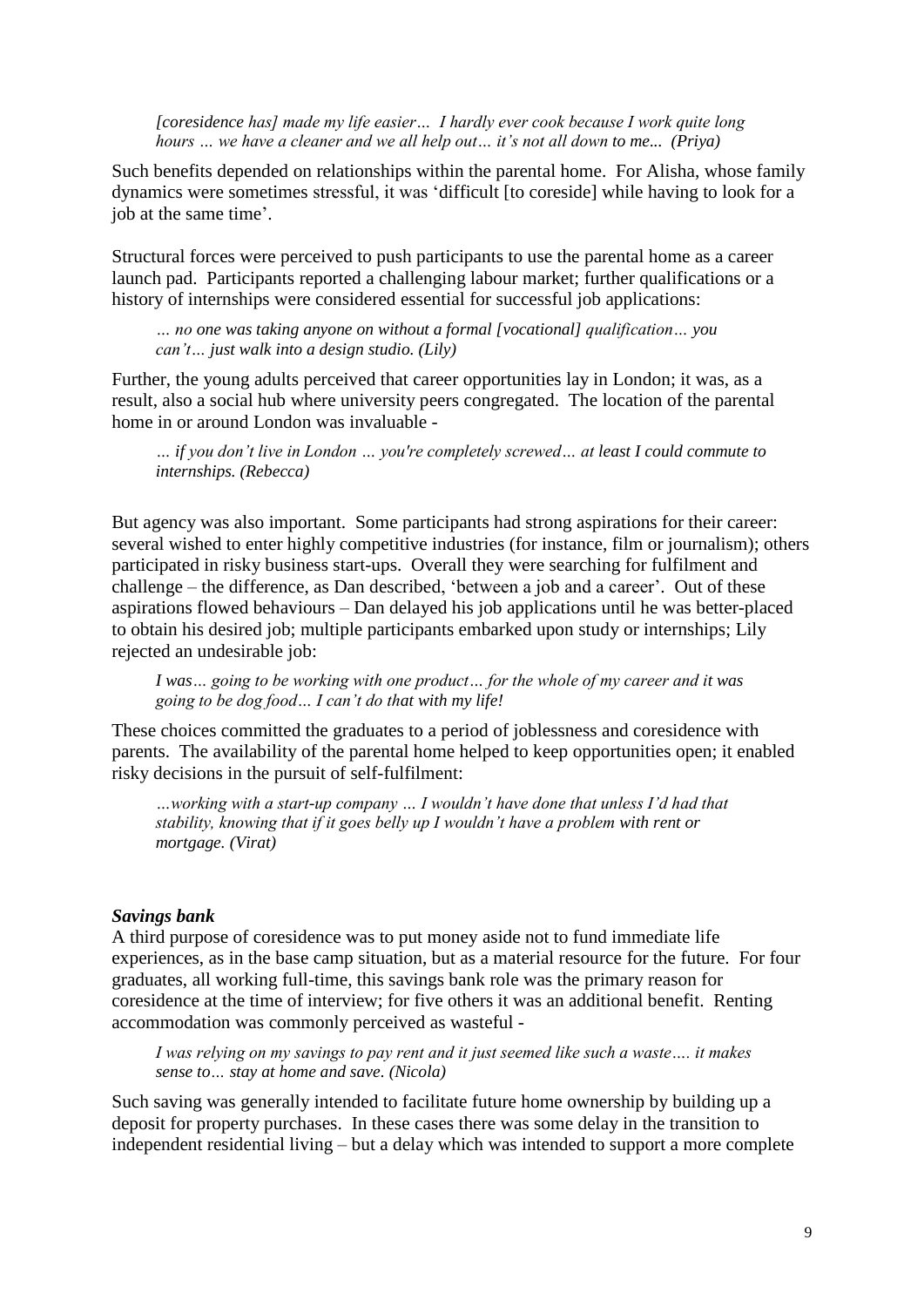launch, so that the young graduates not only left the parental home, but also owned their own property:

*It makes much more sense for me to… save money on rent so I can get my own first step on the property ladder. (Gill)*

Louisa, however, could not imagine being able to afford property. Instead, savings were a 'nest egg' for an uncertain future:

*… if I want to change career or I need to do some unpaid work experience… or something happens, or I decide I'm going to… live abroad for a year, then, like, I've got that money.* 

Structural characteristics of the property market, including the high costs of rented accommodation, were in the foreground of these considerations. Nonetheless agency was exercised in two ways. First, the situation demanded some trade-off between the desire to live independently and the utility of saving. There were different judgements:

*… I'd rather have a lot less money in London living with my friends than being at home and having more money. (David)*

*I worked out the numbers based on my salary that I could rent but... I chose not to and I chose to live at home so that I could save up to buy. (Suresh)*

Second, there was tangible parental agency. Several young adults reported parental pressure to save for property purchases. In one case a parent took 'rent' from his daughter, which he would return to her when she left the parental home.

#### *Refuge*

The purposes of coresidence described thus far have been goal-focused – whether the exploration of life experiences or launching into careers and home ownership. Sometimes, however, coresidence did not purposefully push forward an objective. Instead the parental home was, for seven participants, a refuge - a place to seek respite, to reflect or to regroup. Graduates' return was either a reaction to adverse events or a consequence of lack of planning or drift. In sharp contrast to the parental home as launch pad, there was an absence of intentionality and strategy.

There were two moments when young adults sought refuge. First, the idea of 'refuge' captures the experience of five graduates immediately after university. For two participants the undergraduate experience had been exhausting, even disturbing. For Matthew the parental home offered respite after a 'tumultuous' final undergraduate year:

*… the state I was in, I needed looking after… I wasn't particularly thinking about where I was going to live next, what I was going to do after university…* 

Three others had graduated without plans for the future - the parental home was the obvious location to pause for reflection.

Second, two graduates found refuge at the parental home after an extended period of independent residence post-graduation. Nicola, having obtained a Master's degree, studied for a vocational qualification, but failed a module of her exams; Sally pursued an acting career. Neither had achieved financial independence: in both cases the return to the parental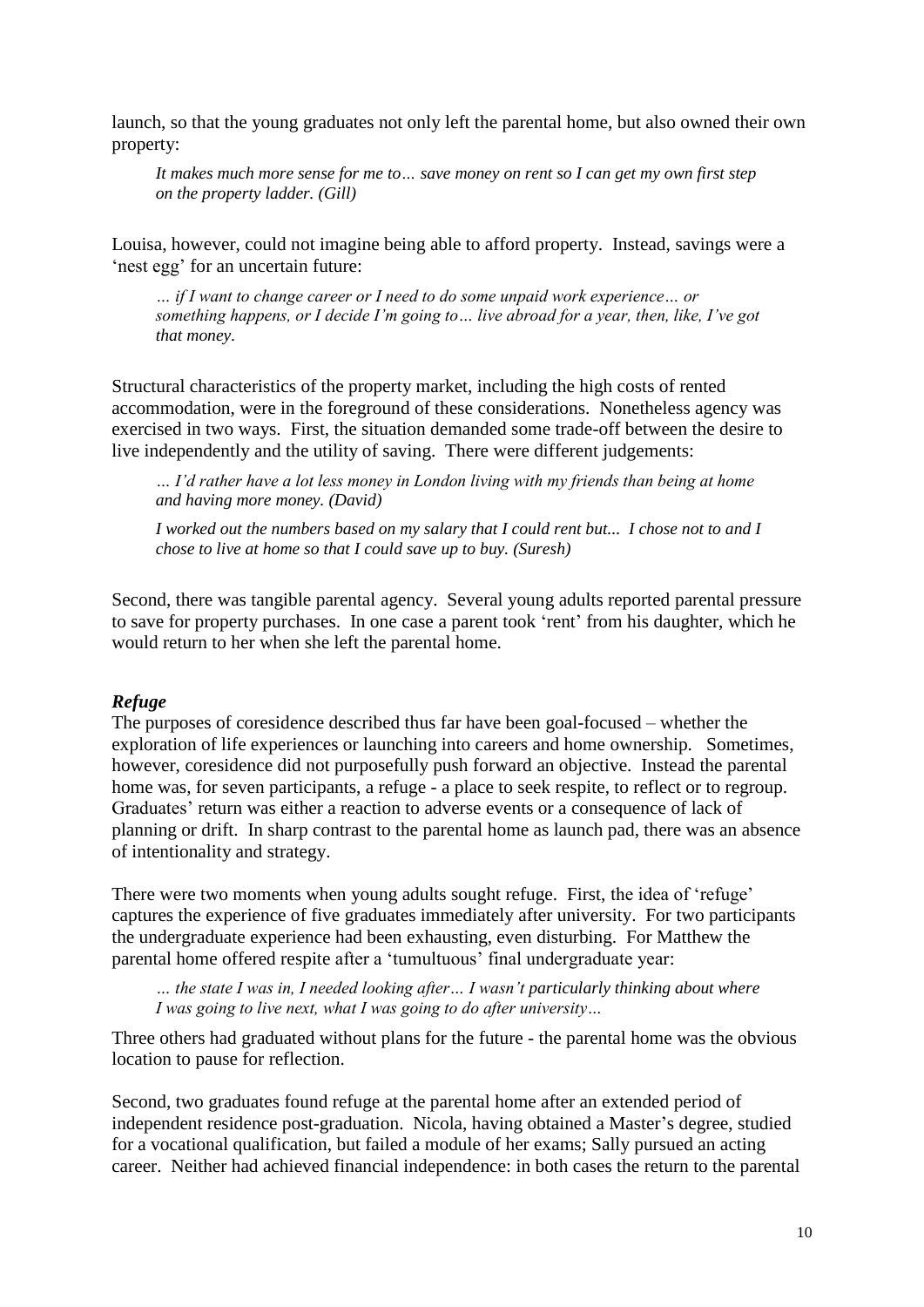home was compelled by the parents' withdrawal of funds. The return was perceived as a retreat shaded with failure:

*Oh God, I'm having to move back in with my parents, this is like a massive sign of failure… (Nicola)*

This role of the parental home as a place for respite, reflection and retreat was transient. Some graduates moved on to search and find jobs or began to save funds for property purchases. For others the situation evolved into longer term coresidence. The parental home remained a refuge, but also became a trap: progression to a career or to independent living had stalled -

*I'm trying to apply for jobs... but I don't see it leading anywhere. I don't see it moving me out of my own bedroom… (Matthew)*

A similar situation of chronic refuge applied to two young adults when the launch pad failed. Elizabeth and Rebecca had been unable to obtain jobs in creative industries. Their strategic pursuit of career aspirations ebbed; the parental home was a place to reside, but carried no other goal:

*… it started to look like I wasn't going anywhere… I'd done months and months of internships, still had no job, seemingly had no prospect of getting a job… (Rebecca)*

Multiple factors were implicated in the use of the parental home as refuge. Contingent circumstances, such as university experiences, were significant. Economic structures were implicated: Susan attributed her long stay at the parental home to the difficult job market; others cited the cost of accommodation. Rebecca, having eventually obtained a full-time job, could afford to move out to shared rented accommodation. But the friend with whom she intended to share had been unable to find a job. Rebecca's account indicates the complex interactions which might constrain a young adult: the impact of a difficult labour market upon another person compromised her own ability to exit the parental home. The location of the family home was also a factor. In two cases where graduates felt chronically trapped, London was not easily accessible: the family home, as Sally described it, was 'in the middle of nowhere'.

Individual agency also played a role. Some graduates had not planned for the future when at university, so that a period of reflection at the parental home was taken-for-granted. Pursuit of risky career options increased the possibility of failure and hence the need for refuge. Rebecca acknowledged that she had deliberately refused to consider 'dull' jobs; by contrast an acquaintance had put aside dreams of an acting career and now had a 'proper' job. By highly specifying the careers which they were prepared to pursue, Matthew and Susan increased the likelihood of a prolonged entry into the labour market:

*… due to the nature of the work I want to do, I was never just going to go straight into a job. (Matthew)*

#### *Preferred residence*

For five young adults the parental home was their residence of choice. In three of these cases, it was a comfortable place to live. Nadira had returned to her parents' home for her second year of undergraduate study, and remained through the rest of her undergraduate and postgraduate degrees and her first steps into work. There were multiple benefits – the parental home was safer and more comfortable, it facilitated a better social life, and she was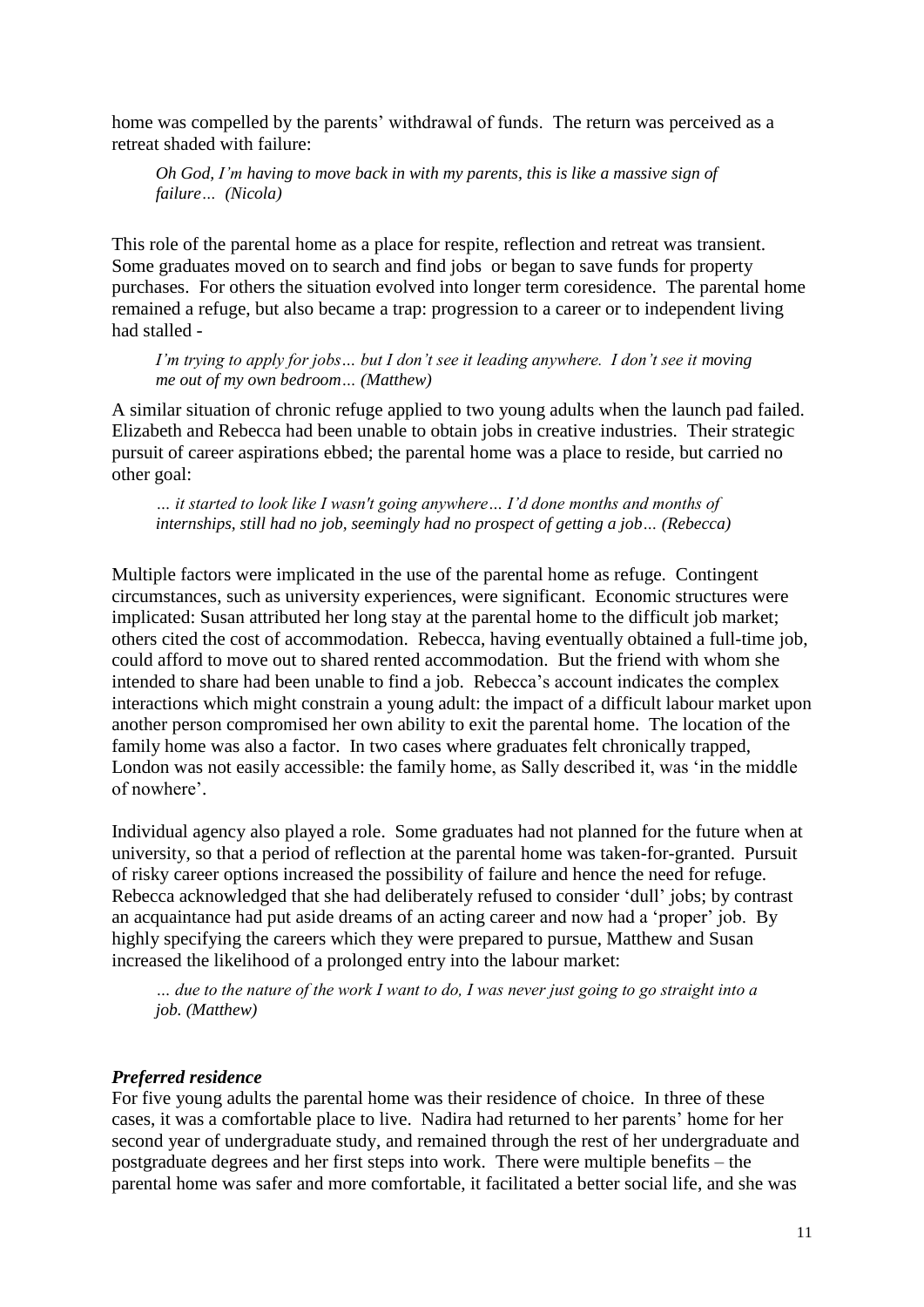materially better-off. Helena and Gill had returned to the parental home as a refuge after university. Both came to enjoy the experience, emphasising the 'comfort' of the family home. The parental home in these accounts was a pleasant 'feathered nest'; the transition to independent living was happily postponed:

*I don't really want to pay bills… just too much hassle… I'm still playing at life. (Nadira)*

Kim's reasons for preferring to live with her parents were different. The alternative residential option was to share with fellow teachers – the prospect of 'talk[ing] shop all the time' was unappealing. Importantly she valued the opportunity both to support and to spend time with her elderly parents:

*I… thought actually it would be nice to be at home while… they're still around… Sometimes I wake up a bit early and we sit and have a coffee… [My father] will… tell me stories… about the past...*

This was a rare moment when the primary purpose of coresidence was perceived, at least in part, as a response to the needs of parents rather than to the needs of the adult children.

Finally, there were cultural distinctions which influenced understandings of coresidence. White British participants tended to perceive the parental home as a temporary staging-post, reflecting a cultural preference for a swift transition to independent residential living. Participants of Asian origin were more likely to describe coresidence as their preferred option, sometimes making an explicit link to cultural practice. Thus Priya described how her preference for living at the parental home was driven by culture:

*…it is my culture …it's well accepted that we would live with our parents until you get married or… [unless] you actually need to move out for a job.*

This cultural practice was not perceived as limiting: coresidence reduced her domestic responsibilities, so enabling her to concentrate on her emerging career.

Kim also cited her East Asian heritage in explaining why she coresided, stressing a sense of obligation towards her parents. Other participants of Asian origin, while not expressing a preference for coresidence, nonetheless tended to describe the experience as unproblematic.

There were also contrasting individual perspectives upon the desirability of coresidence. Gill experienced no strong normative or psychological impulse to leave the comfortable parental home; Nadira, while influenced by Asian cultural norms, expressed her preference for coresidence in individual terms:

*I'm not a big fan of change… I don't think everyone really feels a massive desire to move out…* 

Others, however, for whom the parental residence was not their preferred choice, expressed a palpable urgency in their desire to regain residential independence.

A typology of this kind can imply an ordered world in which categories are clearly defined, discrete and consistent. But the experience of the purposes of coresidence was fluid, nuanced and contingent. There might, for instance, be multiple purposes at a given moment. Jack's priority was to raise money for travel: the parental home was a base camp. But his acceptance of a permanent full-time job was driven by pragmatic consideration of his future career, so that a secondary purpose of coresidence was as a launch pad: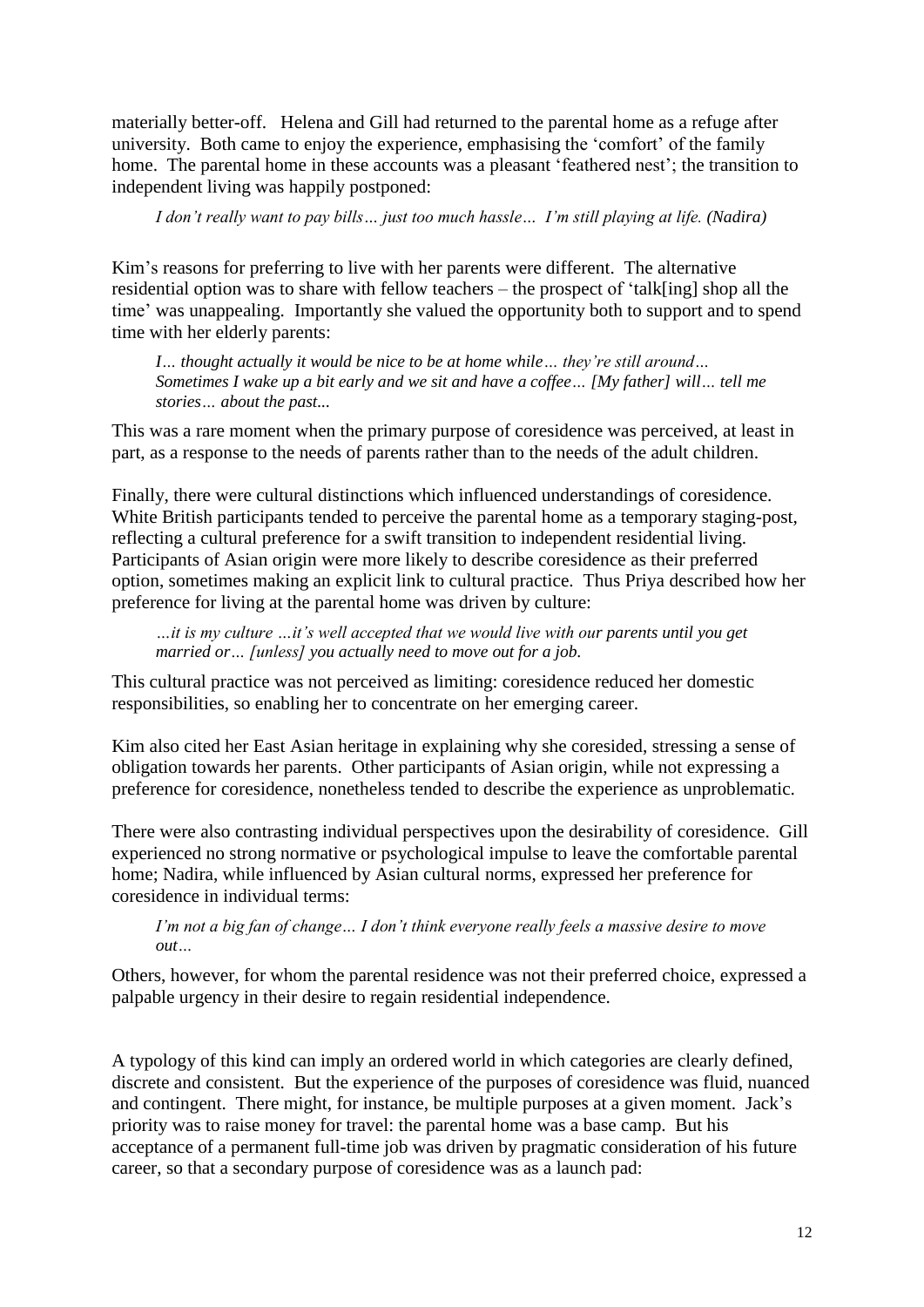*... it'd be better for… my future prospects if I took this job now, got the experience when it's on offer.*

For Louisa, who had obtained a graduate-level job prior to returning to her parents' home, coresidence supported her first steps into work, enabled her to save money, improved her disposable income and strengthened her relationship with her parents. There was no obvious primary purpose; these factors cohered so that coresidence was 'getting me to where I need to be'.

The purpose of coresidence was also fluid over time. The base camp role was generally temporary, so that, after a period of travel and temporary employment, graduates began to search for or start careers. The refuge, for respite, reflection or retreat, was also transient: for some coresidence evolved into a launch pad; for others short-term refuge became more chronic. Both success and failure caused the purpose to evolve: when a career was successfully launched the focus of coresidence might switch to **s**aving for property ownership; but if the career launch was unsuccessful, the parental home became a chronic refuge. Finally, the desirability of coresidence might change. Two participants developed a preference for living with their parents: in both cases the initial return had been to a refuge; both had successfully used the parent home as a career launch pad; both now preferred to coreside rather than to live independently. By contrast, Virat initially regarded coresidence as his preferred residential option; but its desirability had ebbed over seven years, so that he was 'gutted' when an exit to independent living collapsed.

#### **Discussion**

Return to the parental home played some kind of role in the life of the young graduates in this study, and our focus is to understand how the graduates perceived this role. As an act of interpretation and self-representation, young adults' accounts of purpose may be exaggerated: no one likes to admit to purposelessness, so that the extent of intentionality may be overemphasised. But the purposes of coresidence which the young adults described were entwined with real experience, so that, for instance, careers were indeed launched and money saved in the parental home.

The findings here indicate that it is not sufficient to ascribe an overarching residual or safety net function to young graduates' return to the parental home. Such a generalisation obscures the different purposes which the return is perceived to enable; it overplays negative antecedents, emphasising some notion of a broken biography rather than the positive contribution of coresidence to graduates' trajectories towards adulthood and to their life experiences.

The study identifies five purposes of return to the parental home within the young graduates' accounts. Two are associated with movement towards traditional markers of adulthood: the savings bank purpose supported young graduates' progress towards an independent residence; the launch pad supported transition into a career. In particular, by freeing young graduates from the compulsion to undertake full-time paid work and also from some housekeeping responsibilities, coresidence gifted to them 'control of time' (Furlong, Woodman and Wyn 2011, 364) – time in which to undertake a career search, to concentrate on further study or to give attention to their career's first stages. There was an apparent emphasis on the quality of the transition rather than its swiftness, the objective being a good transition into a stable residential situation or the right career.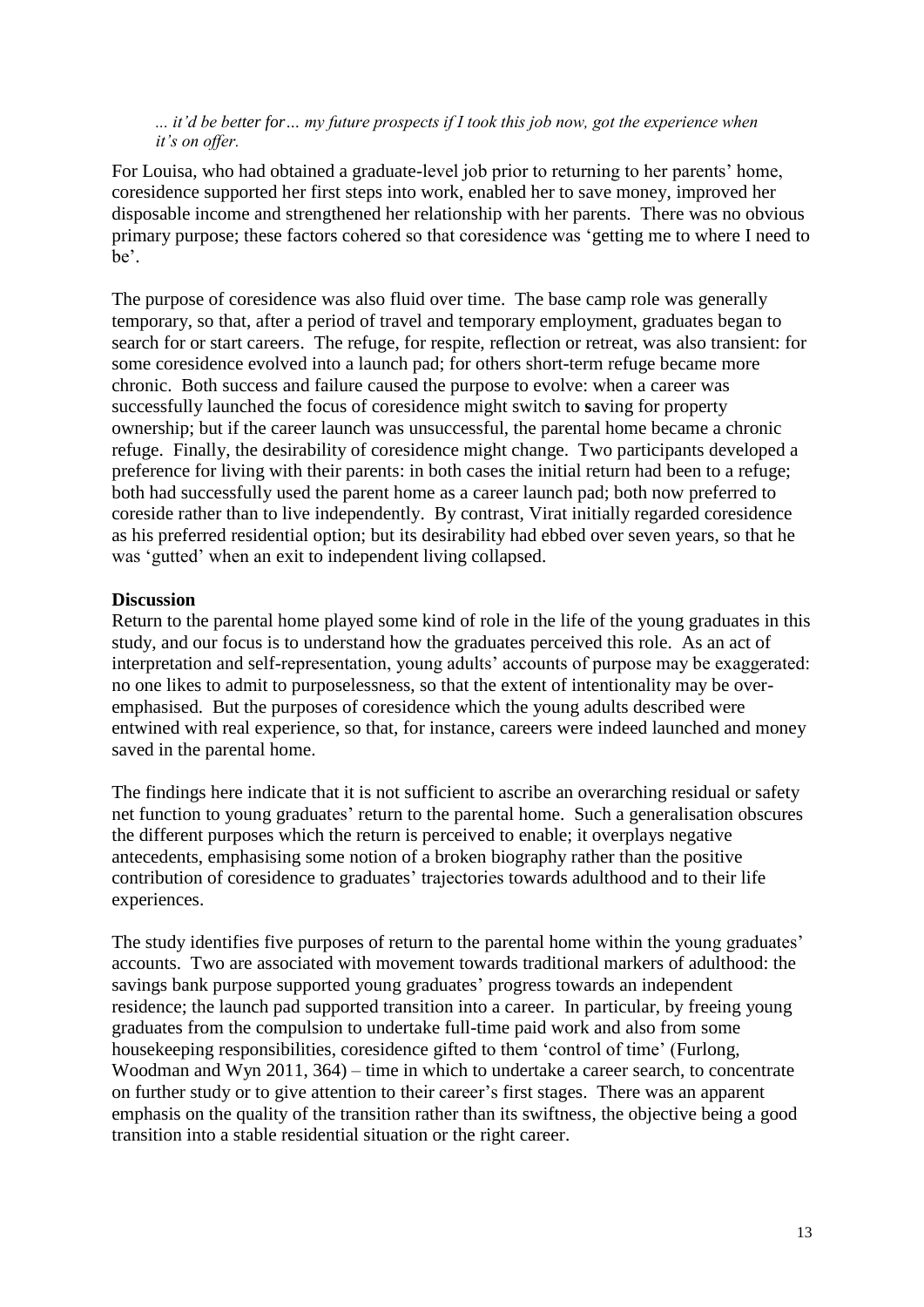Other purposes supported not future transitions, but different dimensions of living in the present. The base camp role facilitated engagement in present-centred experiences (Wyn and Woodman 2006); there is resonance with Arnett's (2000) description of emerging adults who explore and experience the world. Entry into full adulthood – or 'settling down', as Jack described it – was deliberately put off. In a few cases the parental home was preferred as a comfortable 'feathered nest'; the transition to adulthood was again to some extent on hold.

Mason (2004) argues that decisions around residence are embedded in relationships and connections with others which may not be adequately captured through an emphasis on individual agency. Yet only in a single instance was coresidence described as primarily a response to parents' needs or as a means to nurture intergenerational relationships between child and parents. In contrast to the residential biographies described by Mason (2004), the purpose of return for the young adults was not encumbered by or defined in terms of the needs of others. That is not to say, however, that the purpose of coresidence was divorced from young adults' relational contexts. Parents might be influential in pushing a specific purpose (in particular saving for the future), so that purpose was sometimes co-determined.

The role of the parental home as a refuge was nevertheless important. In some cases it was indeed a retreat in moments of 'biographical slippage' (Beck and Beck-Gernsheim 2002, 14): some kind of disappointment necessitated a deviation from the planned trajectory of residential independence. Less dramatically, the parental home was a place to reflect: some graduates faced an 'option dilemma' (du Bois-Reymond 1998, 69), having no view of their future post-graduation; for others the undergraduate experience was emotionally draining, so that a period of retreat from independent living restored energies.

Across these purposes, the parental home offered advantages of cost-effectiveness, flexibility and sometimes location. It was cheap compared to rented accommodation, a financial advantage which underpinned multiple purposes – resources for life experiences, time out to search for a career, saving for property purchase, or extra income for present-centred activities. Being free of rental contract or mortgage tie-ins, the parental home also offered flexibility which supported both *ad hoc* explorations and responsiveness to the demands of the graduate labour market – for instance, the need to take on short-term internships. Finally, the location of the parental home was sometimes invaluable. Proximity to London offered access to graduate employment opportunities and social life; the parental home thus carried 'location-specific capital' (DaVanzo and Goldscheider 1990, 244).

A 'social generation' approach (Furlong, Woodman and Wyn 2011) is useful in understanding the influence of structures and agency as antecedents of these purposes of coresidence. Young graduates' experiences were set within a 'particular moment' of social and economic structures (Wyn and Woodman 2006, 496); yet, as the social generation approach implies, the graduates also exercised tangible agency in response to and within this structural context. The present study cannot uncover the full impact of structures upon young graduates as they make their residential choices. Instead it provides insights into those structural features which were considered significant by the young graduates themselves. The housing and labour markets were prominent in their accounts. The high cost of property purchase and rental underpinned the savings bank purpose; whatever the primary purpose of coresidence, the high costs of rented accommodation in London amplified the financial advantage of living in the parental home. The dynamics of the labour market underlay the launch pad role. A difficult graduate labour market demanded involved job searches. There was also evidence of 'credential inflation' (Brown 1995, 37): a degree was no longer enough;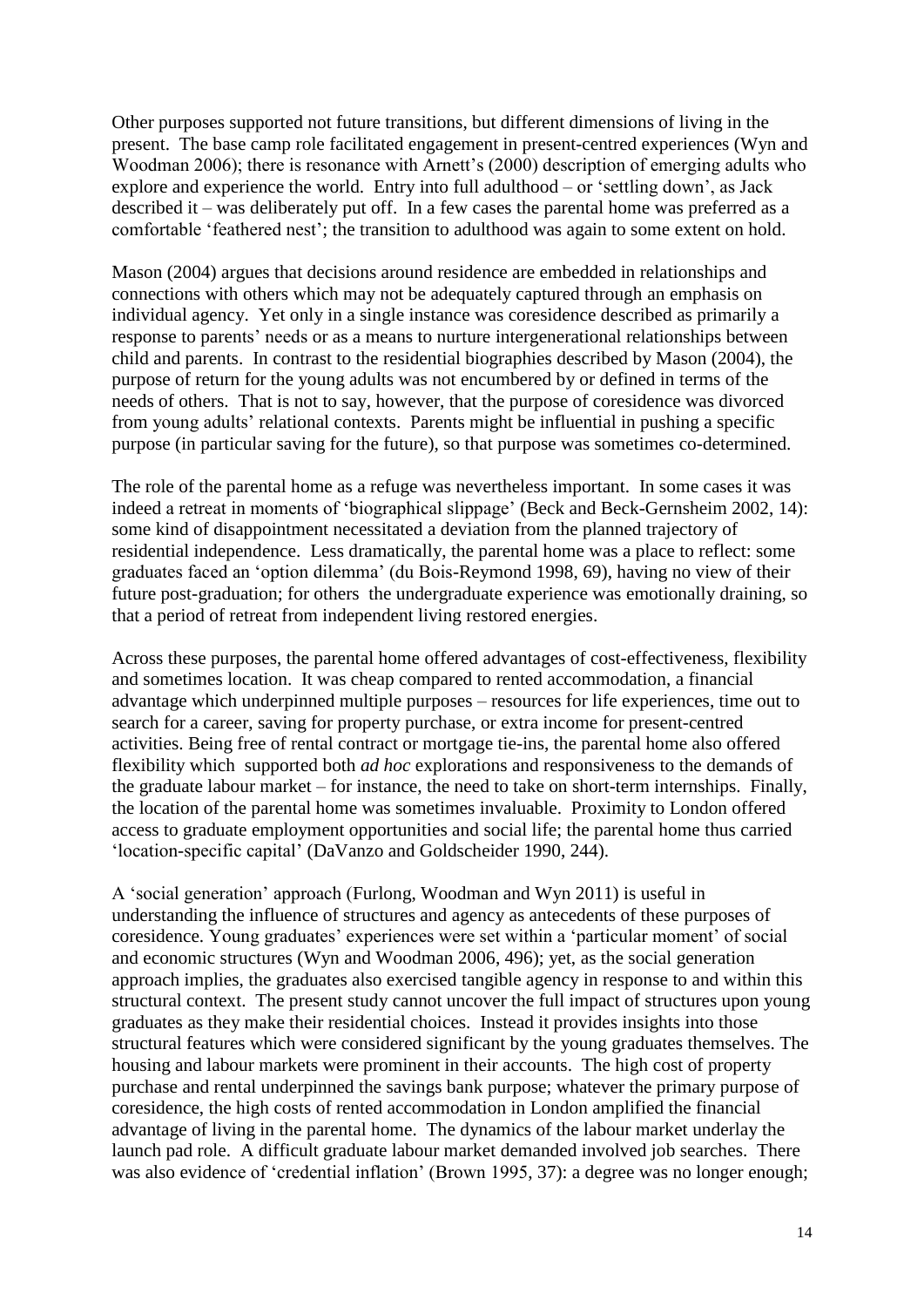to maintain labour market competitiveness, higher or vocation-specific qualifications might be required, as well as engagement in internships. The need to secure credentials can explain why less qualified young adults remain longer in the parental home (Côté and Bynner 2008) – in the present case credentialism was also a driver for graduates' return. These features of the graduate labour market increase the likelihood of periods of constrained earning ability in the post-graduation stage: coresidence with parents supported young graduates through these periods. Two structural factors, finally, received little mention: only one participant referred to the possibility of state support for independent living, and even in this case the idea was swiftly dismissed; nor was student debt specifically identified as a constraint, albeit that few graduates were as yet earning enough to trigger repayments.

The composition of the study sample restricts evaluation of the influence of 'social characteristics'. Certainly cultural expectations seemed significant, so that participants of Asian origin were more likely than their white British peers to describe coresidence as a preferred option. One distinction by gender can be identified: it was female graduates who identified the parental home as a comfortable 'feathered nest'. This distinction, however, must be treated cautiously given the small sample size and the overweighting of female participants. Participants were almost exclusively middle class, so that inter-class comparisons cannot be drawn. It can be observed, however, that these middle class graduates had access to material resources and parent support which enabled the various purposes of coresidence – for instance, reduced rent or no rent, comfortable homes and the capacity to support a non-working adult household member. Participants also tended to display a 'cosmopolitan habitus' (Allen and Hollingworth 2013, 508) - a confident aspiration with regard to their careers, and an embracing of the dynamic opportunities which London might offer. In working class localities young adults may exhibit a 'stickiness' or attachment to local area and family ties which restricts mobility (Allen and Hollingworth 2013, 502; MacDonald et al. 2005). No such stickiness was visible among these middle class graduates; there was frequently a strong preference to move on, in particular if home locations were some distance from London. The origins of an aspirational disposition can be complex and multi-faceted (Kintrea, St Clair and Houston 2015); relevant factors here are likely to be class (in most cases at least one of the participant's parents was a graduate, so that they belonged to a fraction of the middle class in which a history of university attendance and of geographical mobility was embedded), place (the proximity of the parental home to London), and perhaps simply the experience of moving away to university, which might incubate a sense of possibility and an attachment to mobility.

Within this structural context the young graduates nonetheless described how they shaped the purpose of coresidence through their own agency. First, they might hold specific life ambitions. The existence of such ambitions might be associated with the middle class dispositions to which we have referred; nonetheless there were different subjective preferences and emphases. The determination to amass life experiences underlay the base camp role. In the longer term participants held strong aspirations that their career should be fulfilling (for a similar finding, see du Bois-Reymond 1998) – career preferences were thus particular and constraining. The pursuit of a highly specified career indicated prolonged use of the parental home as a launch pad, and created the risk of retreat to the parental home if an ambitious career project failed. Second, decisions to coreside typically involved a trade-off. Independent living – the preference for most – was sacrificed for present-centred benefits or for longer-term advantages. The frame of this trade-off was structured by the costs of independent living and the availability of employment. But judgements about the trade-off were subjective, being associated with the nature and strength of career aspirations and also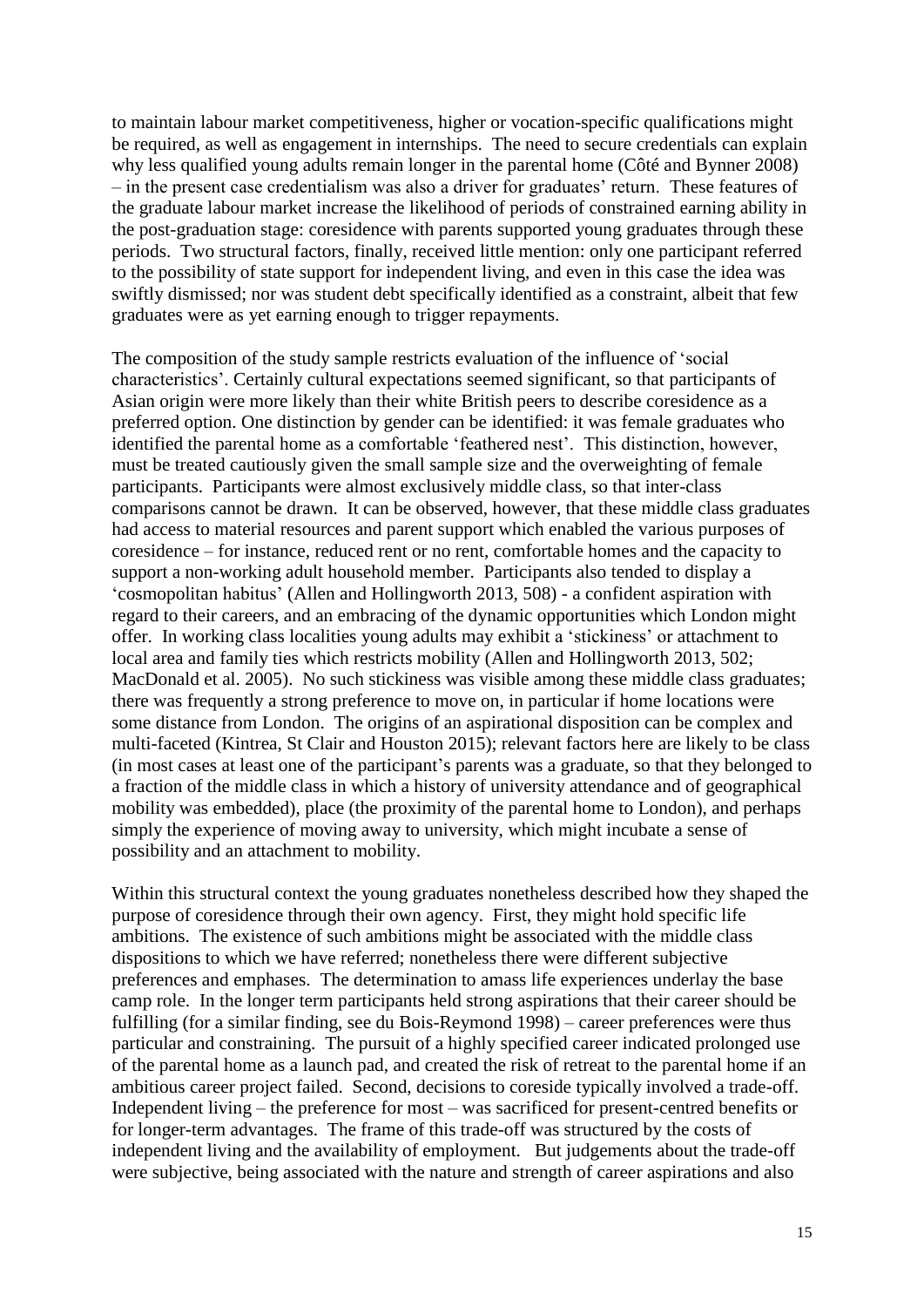the value placed on immediate residential independence. An obvious example of contrasting subjective judgements occurred when full-time graduate-level employment was achieved – some participants planned an immediate exit from coresidence, while others continued to use the parental home as a supportive base.

This study, in conclusion, confirms that young graduates' residential trajectories are various and complex. Graduates' accounts of their return to the parental home encompass multiple purposes which may change over time, and which are associated with both socio-economic contexts and individual preferences. Such insights have been enabled by the use of an indepth qualitative methodology; the corollary of such an approach, however, is that the study is limited both by sample size and composition. There would be benefit from wider qualitative investigation of the robustness of the typology of purposes identified here; specific exploration of differences in the purpose of coresidence by gender, place, class and moment of return would be valuable.

Sage, Evandrou and Falkingham (2013), finally, express surprise that three-quarters of coresiding graduates in their survey were satisfied with their living arrangements. A broader understanding of the purpose of return provides an explanation. Return and coresidence is not simply a retreat or dysfunctional interruption in graduates' residential trajectories; it can push forward an objective, so that, while the experience of coresidence might not always be comfortable, there remains overarching purpose. It is when this sense of purpose or progress is lost that coresidence can become chronic and painful.

#### **Acknowledgements**

We are grateful to the Leverhulme Trust for funding this research (RPG-336), to the young adults whom we interviewed, and to the anonymous reviewers for their valuable suggestions.

#### **References**

Allen, K. and S. Hollingworth. 2013. "'Sticky Subjects' or 'Cosmopolitan Creatives'? Social Class, Place and Urban Young People's Aspirations for Work in the Knowledge Economy." *Urban Studies* 50(3): 499–517. doi: 10.1177/0042098012468901

Andrew, M. 2010. "The Changing Route to Owner Occupation: The Impact of Student Debt." *Housing Studies* 25(1): 39-62. doi: 10.1080/02673030903361656.

Arnett, J. 2000. "Emerging Adulthood: A Theory of Development From the Late Teens Through the Twenties." *American Psychologist* 55(5): 469-480. doi:10.1037/0003- 066X.55.5.469.

Avery, R., F. Goldscheider, and A. Speare Jr. 1992. "Feathered Nest / Gilded Cage: Parental Income and Leaving Home in the Transition to Adulthood." *Demography* 29(3): 375-388. <http://www.jstor.org/stable/2061824>

Beck, U. 1992. *Risk Society: Towards a New Modernity*. London: Sage.

Beck, U., and E. Beck-Gernsheim. 2002. *Individualization: Institutionalized Individualism and Its Social and Political Consequences*. London: Sage.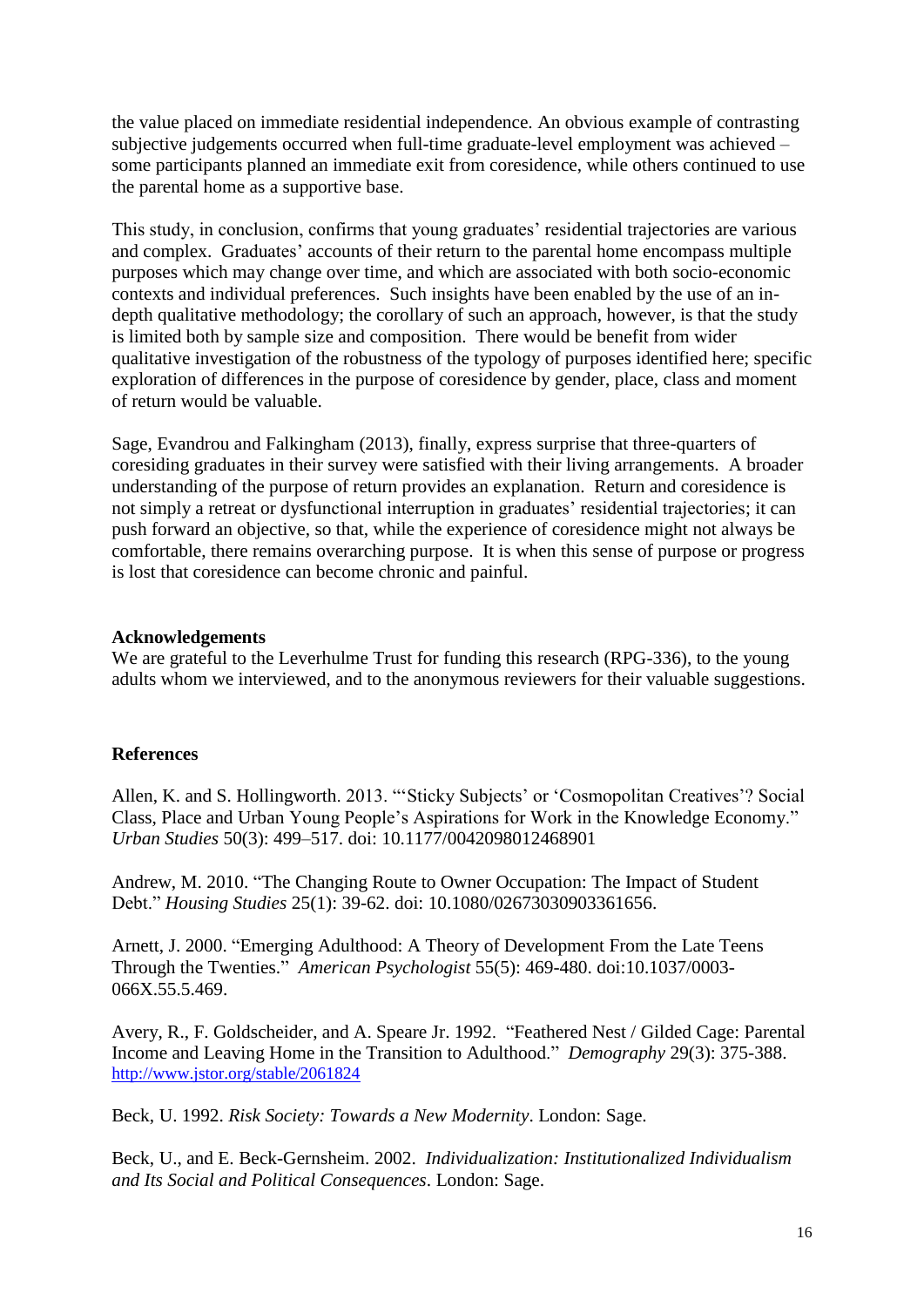Berrington, A., and J. Stone. 2013. *Outlining a future research agenda for studies of young adults' transitions to residential independence*. Centre for Population Change Working Paper Number 38. Southampton: ESRC Centre for Population Change, University of Southampton.

http://www.cpc.ac.uk/publications/2013 WP38 Future Research Agenda for Studies of Y [oung\\_Adults\\_Transitions\\_to\\_Residential\\_Independence\\_Berrington\\_et\\_al.pdf](http://www.cpc.ac.uk/publications/2013_WP38_Future_Research_Agenda_for_Studies_of_Young_Adults_Transitions_to_Residential_Independence_Berrington_et_al.pdf)

Berrington, A., J. Stone, and J. Falkingham, J. 2009. "The changing living arrangements of young adults in the UK." *Population Trends* 138: 27-37. [http://www.ons.gov.uk/ons/rel/population-trends-rd/population-trends/no--138--winter-](http://www.ons.gov.uk/ons/rel/population-trends-rd/population-trends/no--138--winter-2009/the-changing-living-arrangements-of-young-adults-in-the-uk-.pdf)[2009/the-changing-living-arrangements-of-young-adults-in-the-uk-.pdf](http://www.ons.gov.uk/ons/rel/population-trends-rd/population-trends/no--138--winter-2009/the-changing-living-arrangements-of-young-adults-in-the-uk-.pdf)

Berrington, A., J. Stone, and J. Falkingham. 2012. "Gender differences in returning to the parental home in the UK: The role of social policy." Paper presented at the 10th European Social Policy Analysis Conference, Edinburgh, September 6-8.

Brown, P. 1995. "Cultural Capital and Social Exclusion: Some Observations on Recent Trends in Education, Employment and the Labour Market." *Work, Employment and Society* 9(1): 29-51. doi: 10.1177/095001709591002

Bynner, J. 2005. "Rethinking the Youth Phase of the Life-course: The Case for Emerging Adulthood?" *Journal of Youth Studies* 8(4): 367-384. doi: 10.1080/13676260500431628.

Chevalier, A., and J. Lindley. 2009. "Overeducation and the skills of UK graduates." *Journal of the Royal Statistical Society A* 172(part 2): 307–337. doi: 10.1111/j.1467- 985X.2008.00578.x.

Clapham, D., K. Buckley, P. Mackie, S. Orford, and I. Thomas. 2010. *Young people and housing in 2020: identifying key drivers for change*. York: Joseph Rowntree Foundation. <http://www.jrf.org.uk/sites/files/jrf/Clapham%20prog%20paper%20revised%20final.pdf>

Coles, B., J. Rugg, and J. Seavers. 1999. "Young adults living in the parental home: the implications of extended youth transitions for housing and social policy." In *Young People, Housing and Social Policy*, edited by J. Rugg, 159-181. London: Routledge.

Côté, J., and J. Bynner. 2008. "Changes in the Transition to Adulthood in the UK and Canada." *Journal of Youth Studies* 11(3):251-68. doi: 10.1080/13676260801946464.

Coward, R. 2011. "Graduates: A generation abandoned." *The Guardian*, 20 July.

DaVanzo, J., and F. Goldscheider. 1990. "Coming Home Again: Returns to the Parental Home of Young Adults." *Population Studies: A Journal of Demography* 44(2): 241-255. doi: 10.1080/0032472031000144576.

Du Bois-Reymond, M. 1998. "'I Don't Want to Commit Myself Yet': Young People's Life Concepts." *Journal of Youth Studies* 1(1): 63–79.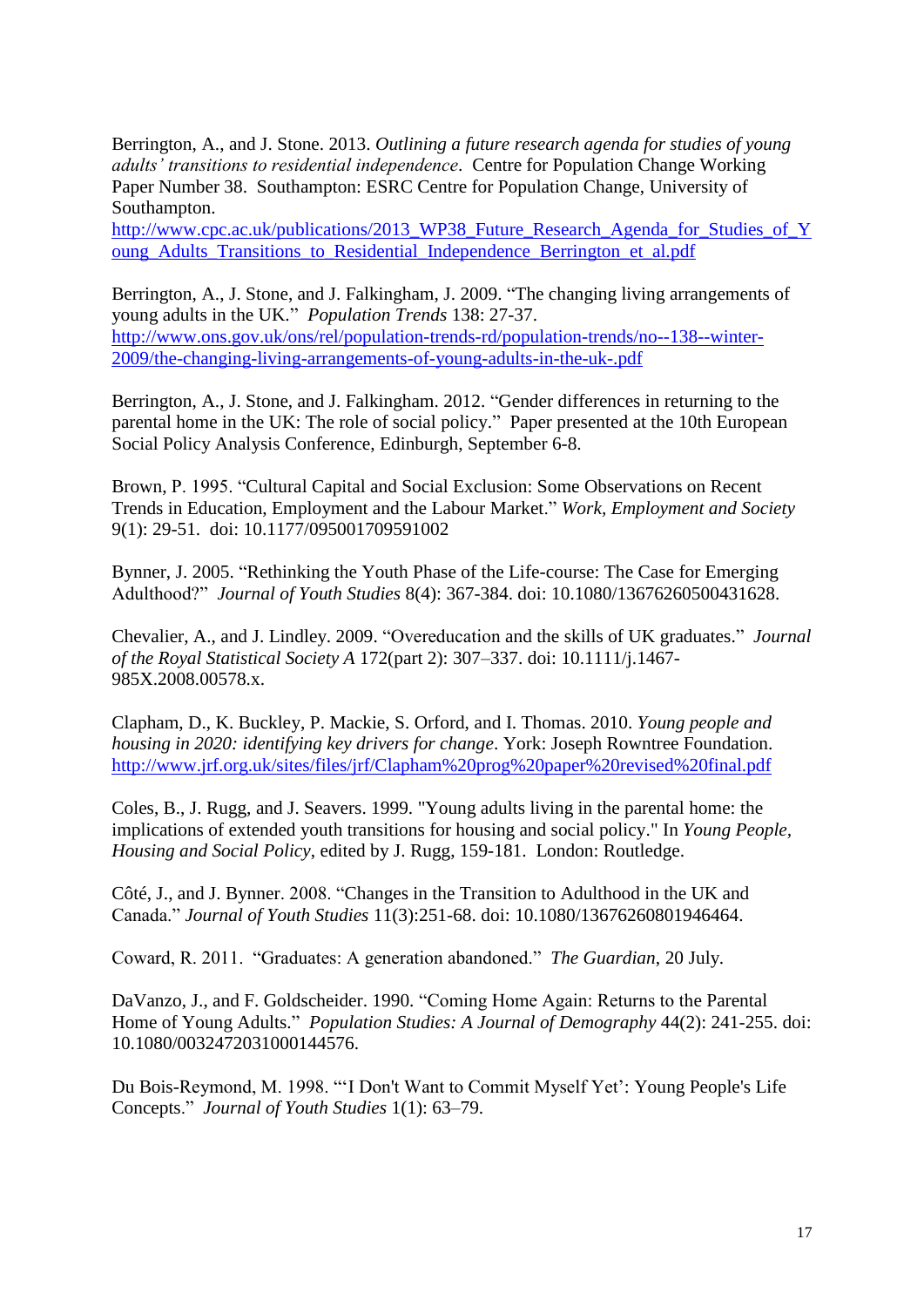Dykstra, P., T. Van den Broek, C. Muresan, M. Haragus, P.-T. Haragus, A. Abramowska-Kmon, and I. Kotowska. 2013. *State-of-the-art report: Intergenerational linkages in families*. <http://www.familiesandsocieties.eu/wp-content/uploads/2013/10/WP01DykstraEtal20131.pdf>

Evans, K. 2002. "Taking Control of their Lives? Agency in Young Adult Transitions in England and the New Germany." *Journal of Youth Studies* 5(3): 245-269. doi: 10.1080/136762602200000596 5

Ford, J., J. Rugg, and R. Burrows. 2002. "Conceptualising the Contemporary Role of Housing in the Transition to Adult Life in England." *Urban Studies* 39(13): 2455–2467. doi: 10.1080/004209802200002705 9

Furlong, A., and F. Cartmel. 2007. *Young People and Social Change: New Perspectives*. 2nd edition. Maidenhead: Open University Press.

Furlong, A., D. Woodman, and J. Wyn. 2011. "Changing times, changing perspectives: Reconciling 'transition' and 'cultural' perspectives on youth and young adulthood." *Journal of Sociology* 47(4): 355–370. doi: 10.1177/1440783311420787

Goldscheider, F., C. Goldscheider, P. St. Clair, and J. Hodges. 1999. "Changes in Returning Home in the United States, 1925-1985." *Social Forces* 78(2): 695-728.

Heath, S., and E. Calvert. 2011. *The role of family and friends in the housing pathways of single young adults.* Centre for Population Change Briefing 6. Southampton: ESRC Centre for Population Change, University of Southampton. [http://www.cpc.ac.uk/publications/cpc\\_briefing\\_papers/pdf/BP6\\_Housing\\_Pathways\\_of\\_Sin](http://www.cpc.ac.uk/publications/cpc_briefing_papers/pdf/BP6_Housing_Pathways_of_Single_Young_Adults.pdf) [gle\\_Young\\_Adults.pdf](http://www.cpc.ac.uk/publications/cpc_briefing_papers/pdf/BP6_Housing_Pathways_of_Single_Young_Adults.pdf)

Heath, S., and L. Kenyon. 2001. "Single Young Professionals and Shared Household Living." *Journal of Youth Studies* 4(1): 83–100. doi: 10.1080/13676260120028565.

Holdsworth, C. 2009. "'Going away to uni': mobility, modernity, and independence of English higher education students." *Environment and Planning A* 41: 1849-1864. doi:10.1068/a41177.

Holdsworth, C., and D. Morgan. 2005. *Transitions in Context: Leaving Home, Independence and Adulthood*. Maidenhead: Open University Press.

Hutton, S., and J. Seavers. 2002. *Young People, Money and Risk in Early Adult Life*. Swindon: ESRC. [http://www.esrc.ac.uk/my](http://www.esrc.ac.uk/my-esrc/grants/R000237993/outputs/Read/8ae95b43-90a2-4600-9bce-b60f2bf3b017)[esrc/grants/R000237993/outputs/Read/8ae95b43-90a2-4600-9bce-b60f2bf3b017](http://www.esrc.ac.uk/my-esrc/grants/R000237993/outputs/Read/8ae95b43-90a2-4600-9bce-b60f2bf3b017)

Jones, A. 1999. "No cardboard boxes, so no problem? Young people and housing in rural areas." In *Young People, Housing and Social Policy*, edited by J. Rugg, 145-158. London: Routledge.

Kenyon, E., and S. Heath. 2001. "Choosing This Life: Narratives of Choice amongst House Sharers." *Housing Studies* 16(5): 619-635. doi: 10.1080/0267303012008008 0.

Kintrea, K., R. St Clair and M. Houston. 2015. "Shaped by place? Young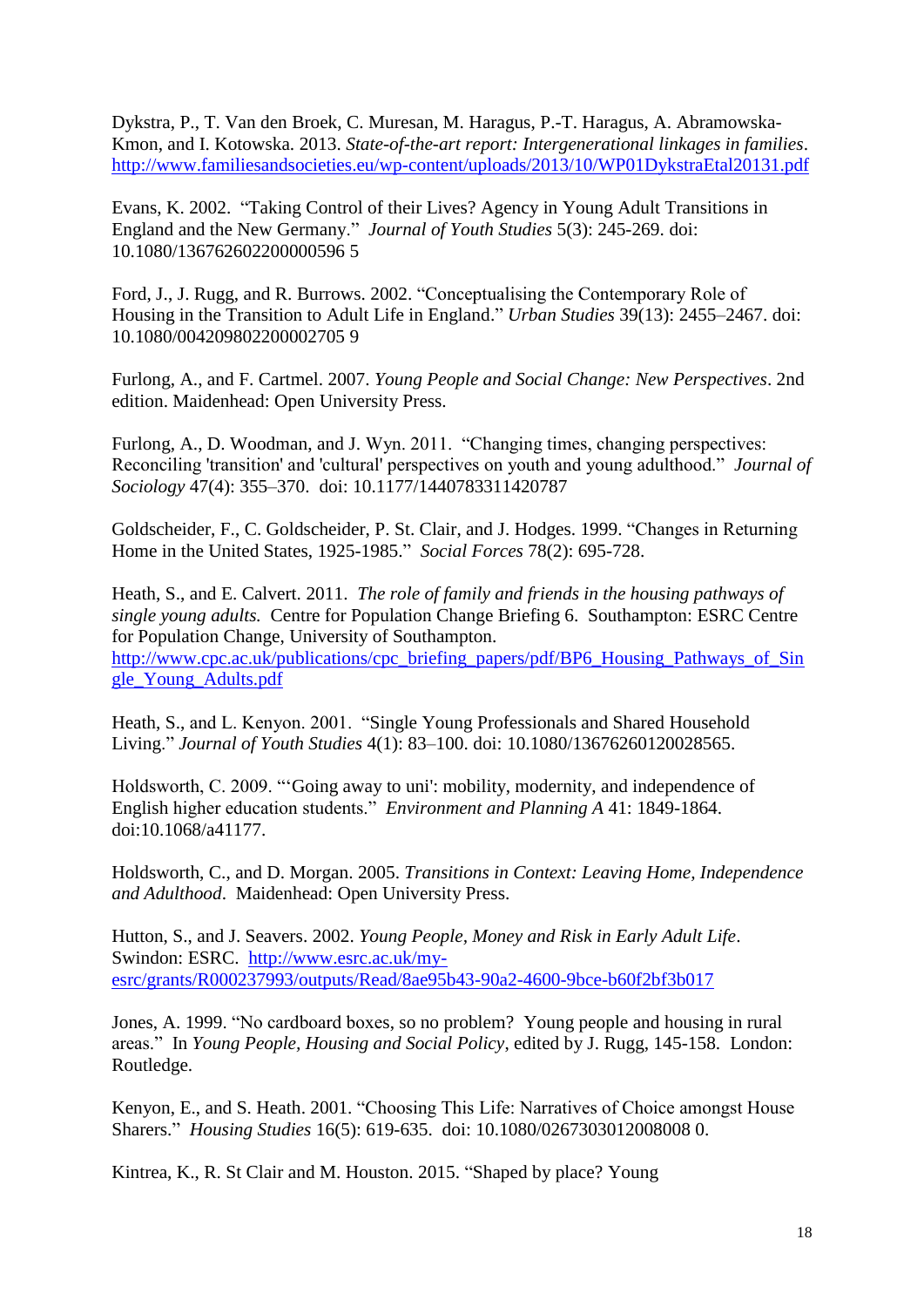people's aspirations in disadvantaged neighbourhoods." *Journal of Youth Studies* 18(5): 666- 684. doi: 10.1080/13676261.2014.992315

Lawler, S. 2002. "Narrative in Social Research." In *Qualitative Research in Action*, edited by T. May, 242-258. London: Sage.

MacDonald, R., T. Shildrick, C. Webster and D. Simpson. 2005. "Growing Up in Poor Neighbourhoods: The Significance of Class and Place in the Extended Transitions of 'Socially Excluded' Young Adults." *Sociology* 39(5): 873-891. doi: 10.1177/0038038505058370

Mason, J. 2004. "Personal narratives, relational selves: residential histories in the living and telling." *The Sociological Review* 52(2): 162-179. doi: 10.1111/j.1467-954X.2004.00463.x

Mitchell, B. 2004. "Home, but not alone: Socio-cultural and economic aspects of Canadian young adults sharing parental households." *Atlantis: Critical Studies in Gender, Culture & Social Sciences* 28(2): 115–125.

Molgat, M. 2002. "Leaving home in Quebec: Theoretical and Social Implications of (Im)mobility Among Youth*." Journal of Youth Studies* 5(2): 135-152. doi: 10.1080/1367626022013441 2

Mulder, C., and W. Clark. 2002. "Leaving home for college and gaining independence." *Environment and Planning A* 34: 981-999. doi: 10.1068/a34149.

Newman, K. 2008. "Ties that Bind: Cultural Interpretations of Delayed Adulthood in Western Europe and Japan." *Sociological Forum* 23(4): 645-669. doi: 10.1111/j.1573- 7861.2008.00089.x

ONS (Office for National Statistics). 2009. "Households and Families." In *Social Trends 39*, 13-26. London: ONS. [http://www.ons.gov.uk/ons/rel/social-trends-rd/social-trends/social](http://www.ons.gov.uk/ons/rel/social-trends-rd/social-trends/social-trends-39/chapter-2.pdf)[trends-39/chapter-2.pdf](http://www.ons.gov.uk/ons/rel/social-trends-rd/social-trends/social-trends-39/chapter-2.pdf)

ONS. 2012a. *Graduates in the Labour Market, 2012.* London: ONS. [http://www.ons.gov.uk/ons/dcp171776\\_259049.pdf](http://www.ons.gov.uk/ons/dcp171776_259049.pdf)

ONS. 2012b. *Young Adults Living with Parents in the UK, 2011*. London: ONS. [http://www.ons.gov.uk/ons/dcp171776\\_266357.pdf](http://www.ons.gov.uk/ons/dcp171776_266357.pdf)

ONS. 2014. *Large increase in 20 to 34-year-olds living with parents since 1996.* London: ONS.

[http://www.ons.gov.uk/ons/rel/family-demography/young-adults-living-with](http://www.ons.gov.uk/ons/rel/family-demography/young-adults-living-with-parents/2013/sty-young-adults.html)[parents/2013/sty-young-adults.html](http://www.ons.gov.uk/ons/rel/family-demography/young-adults-living-with-parents/2013/sty-young-adults.html)

Rugg, J., J. Ford and R. Burrows. 2004. "Housing Advantage? The Role of Student Renting in the Constitution of Housing Biographies in the United Kingdom." *Journal of Youth Studies* 7(1): 19-34. doi: 10.1080/1367626042000209930.

Sage, J., M. Evandrou, and J. Falkingham, J. 2013. "Onwards or Homewards? Complex Graduate Migration Pathways, Well-being, and the 'Parental Safety Net'". *Population, Space and Place* 19: 738–755. doi: 10.1002/psp.1793.